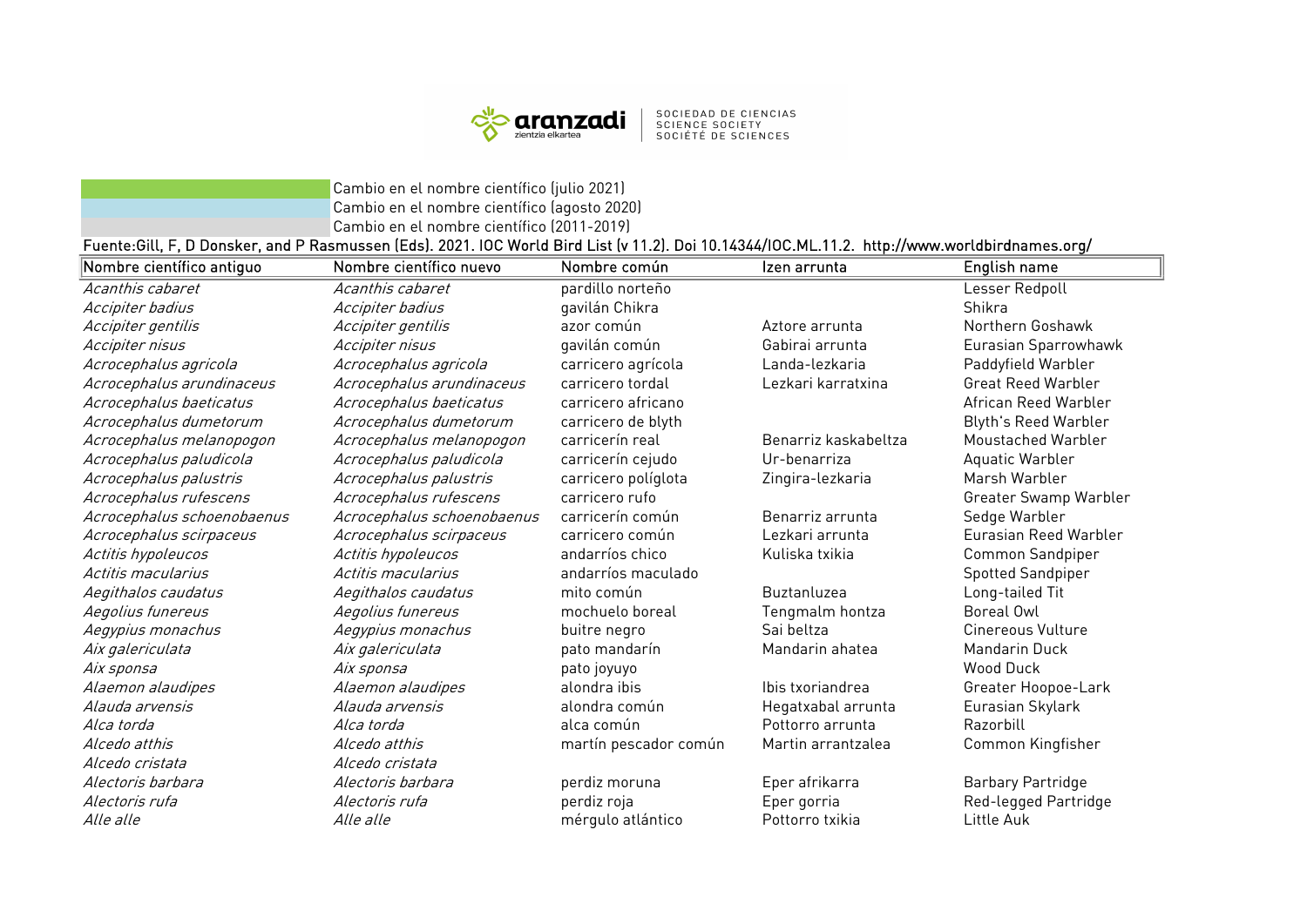| Nombre científico antiguo | Nombre científico nuevo | Nombre común               | Izen arrunta                                | English name                       |
|---------------------------|-------------------------|----------------------------|---------------------------------------------|------------------------------------|
| Amandava amandava         | Amandava amandava       | bengalí rojo               |                                             | <b>Red Avadavat</b>                |
| Amandaya subflaya         | Amandaya subflaya       | bengalí cebra              |                                             | Orange-breasted Waxbill            |
| Amaurornis flavirostris   | Zapornia flavirostra    | polluela negra africana    |                                             | <b>Black Crake</b>                 |
| Ammomanes cinctura        | Ammomanes cinctura      | terrera colinegra          | Txoriandre butzanbeltza                     | <b>Bar-tailed Lark</b>             |
| Anas acuta                | Anas acuta              | ánade rabudo               | Ahate buztanluzea                           | Northern Pintail                   |
| Anas americana            | Mareca americana        | silbón americano           | Ahate txistulari amerikarra American Wigeon |                                    |
| Anas carolinensis         | Anas carolinensis       | cerceta americana          |                                             | Green-winged Teal                  |
| Anas clypeata             | Spatula clypeata        | cuchara común              | Ahate mokozabala                            | Northern Shoveler                  |
| Anas crecca               | Anas crecca             | cerceta común              | Zertzeta arrunta                            | <b>Eurasian Teal</b>               |
| Anas discors              | Spatula discors         | cerceta aliazul            | Zertzeta hegalurdina                        | <b>Blue-winged Teal</b>            |
| Anas penelope             | Mareca penelope         | silbón europeo             | Ahate txistularia                           | Eurasian Wigeon                    |
| Anas platyrhynchos        | Anas platyrhynchos      | ánade azulón               | Basahatea                                   | Mallard                            |
| Anas querquedula          | Spatula querquedula     | cerceta carretona          | Udako zertzeta                              | Garganey                           |
| Anas rubripes             | Anas rubripes           | ánade sombrío              | Ahate iluna                                 | American Black Duck                |
| Anas strepera             | Mareca strepera         | ánade friso                | Ipar-ahatea                                 | Gadwall                            |
| Anser albifrons           | Anser albifrons         | ánsar careto               | Antzara muturzuria                          | <b>Greater White-fronted Goose</b> |
| Anser anser               | Anser anser             | ganso común                | Antzara hankagorriska                       | Greylag Goose                      |
| Anser brachyrhynchus      | Anser brachyrhynchus    | ánsar piquicorto           | Antzara mokolaburra                         | Pink-footed Goose                  |
| Anser erythropus          | Anser erythropus        | ánsar chico                | Antzara nanoa                               | Lesser White-fronted Goose         |
| Anser fabalis             | Anser fabalis           | ánsar campestre            | Antzara hankahoria                          | Taiga Bean Goose                   |
| Anthus antarcticus        | Anthus antarcticus      | bisbita de Georgia del Sur |                                             | South Georgia Pipit                |
| Anthus berthelotii        | Anthus berthelotii      | bisbita caminero           | Txirta kanariarra                           | Berthelot's Pipit                  |
| Anthus campestris         | Anthus campestris       | bisbita campestre          | Landa-txirta                                | <b>Tawny Pipit</b>                 |
| Anthus cervinus           | Anthus cervinus         | bisbita gorgirrojo         | Txirta lepagorria                           | Red-throated Pipit                 |
| Anthus hodgsoni           | Anthus hodgsoni         | bisbita de hodgson         |                                             | Olive-backed Pipit                 |
| Anthus petrosus           | Anthus petrosus         | bisbita costero            | Itsas txirta                                | <b>European Rock Pipit</b>         |
| Anthus pratensis          | Anthus pratensis        | bisbita pratense           | Negu-txirta                                 | <b>Meadow Pipit</b>                |
| Anthus richardi           | Anthus richardi         | bisbita de richard         | Richard-txirta                              | Richard's Pipit                    |
| Anthus spinoletta         | Anthus spinoletta       | bisbita alpino             | Mendi-txirta                                | <b>Water Pipit</b>                 |
| Anthus trivialis          | Anthus trivialis        | bisbita arbóreo            | Uda-txirta                                  | <b>Tree Pipit</b>                  |
| Apus affinis              | Apus affinis            | vencejo moro               | Sortbeltz txikia                            | <b>Little Swift</b>                |
| Apus apus                 | Apus apus               | vencejo común              | Sorbeltz arrunta                            | <b>Common Swift</b>                |
| Apus caffer               | Apus caffer             | vencejo cafre              |                                             | White-rumped Swift                 |
| Apus melba                | Tachymarptis melba      | vencejo real               | Malkar-sorbeltza                            | <b>Alpine Swift</b>                |
| Apus pallidus             | Apus pallidus           | vencejo pálido             | Sorbeltz arrea                              | <b>Pallid Swift</b>                |
| Apus unicolor             | Apus unicolor           | vencejo unicolor           | Sorbeltz unikolorea                         | Plain Swift                        |
| Aquila adalberti          | Aquila adalberti        | águila imperial ibérica    | Eguzki-arrano iberiarra                     | Spanish Imperial Eagle             |
| Aquila chrysaetos         | Aquila chrysaetos       | águila real                | Arrano beltza                               | Golden Eagle                       |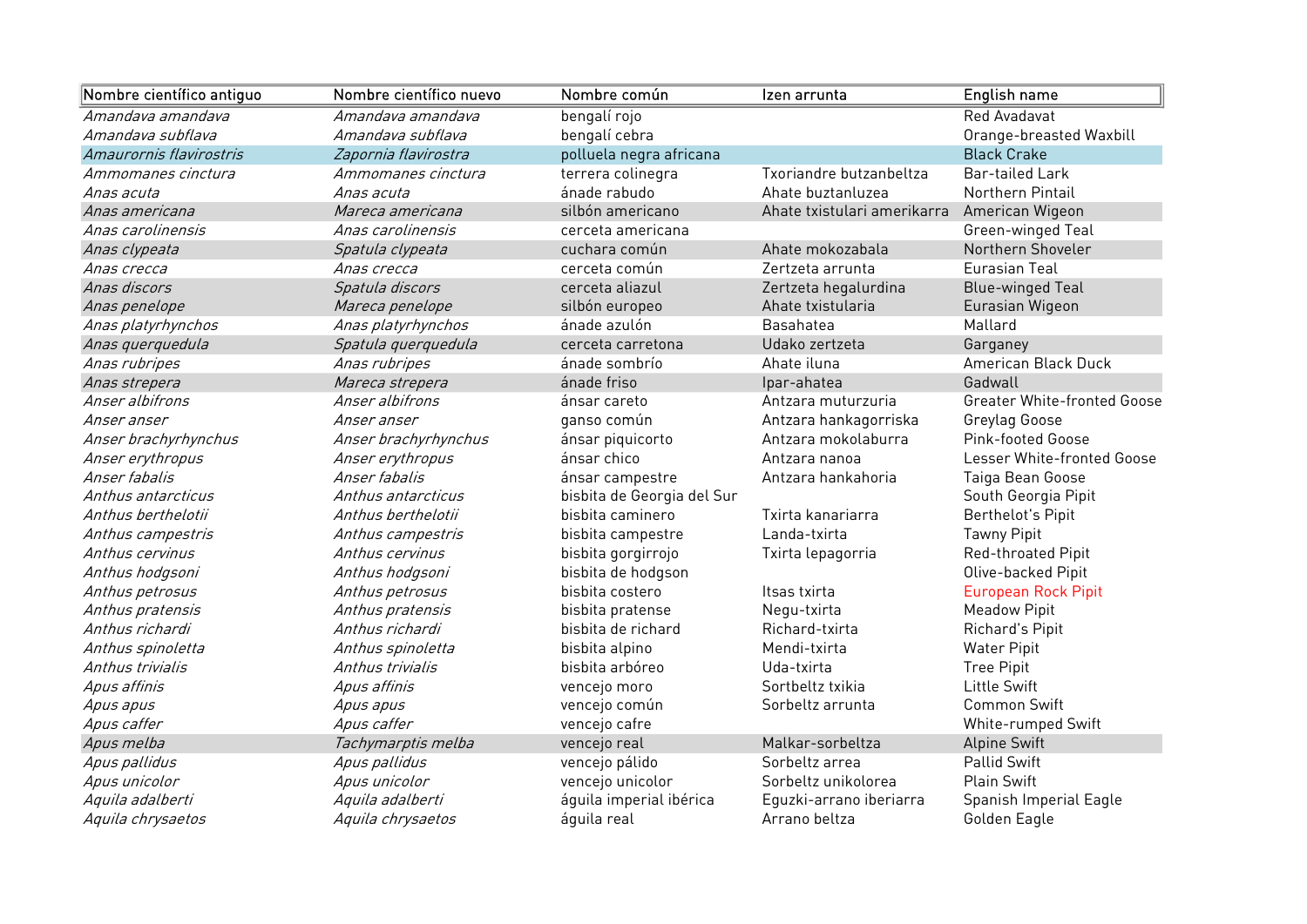| Nombre científico antiguo | Nombre científico nuevo   | Nombre común             | Izen arrunta                             | English name                   |
|---------------------------|---------------------------|--------------------------|------------------------------------------|--------------------------------|
| Aquila clanga             | Clanga clanga             | áquila moteada           | Arrano pikarta                           | <b>Greater Spotted Eagle</b>   |
| Aquila heliaca            | Aquila heliaca            | águila imperial oriental | Eguzki-arranoa                           | Eastern Imperial Eagle         |
| Aquila pomarina           | Clanga pomarina           | águila pomerana          | Arrano pomeaniarra                       | <b>Lesser Spotted Eagle</b>    |
| Ardea cinerea             | Ardea cinerea             | garza real               | Lertxun hauskara                         | Grey Heron                     |
| Ardea herodias            | Ardea herodias            | garza azulada            |                                          | <b>Great Blue Heron</b>        |
| Ardea purpurea            | Ardea purpurea            | garza imperial           | Lertxun gorria                           | Purple Heron                   |
| Ardeola ralloides         | Ardeola ralloides         | garcilla cangrejera      | Lertxuntxo karramarrozalea Squacco Heron |                                |
| Arenaria interpres        | Arenaria interpres        | vuelvepiedras común      | Harri-iraularia                          | Ruddy Turnstone                |
| Asio capensis             | Asio capensis             | búho moro                | Mairu-hontza                             | Marsh Owl                      |
| Asio flammeus             | Asio flammeus             | búho campestre           | Zingira-hontza                           | Short-eared Owl                |
| Asio otus                 | Asio otus                 | búho chico               | Hontza ertaina                           | Long-eared Owl                 |
| Athene noctua             | Athene noctua             | mochuelo europeo         | Mozoloa                                  | Little Owl                     |
| Aythya affinis            | Aythya affinis            | porrón bola              | Murgilari txikia                         | Lesser Scaup                   |
| Aythya collaris           | Aythya collaris           | porrón acollarado        | Murgilari lepokoduna                     | Ring-necked Duck               |
| Aythya ferina             | Aythya ferina             | porrón europeo           | Murgilari arrunta                        | Common Pochard                 |
| Aythya fuligula           | Aythya fuligula           | porrón moñudo            | Murgilari mottoduna                      | <b>Tufted Duck</b>             |
| Aythya marila             | Aythya marila             | porrón bastardo          | Murgilari handia                         | Greater Scaup                  |
| Aythya nyroca             | Aythya nyroca             | porrón pardo             | Murgilari arrea                          | Ferruginous Duck               |
| Bartramia longicauda      | Bartramia longicauda      | correlimos batitú        | Kuliska buztanluzea                      | <b>Upland Sandpiper</b>        |
| Bombycilla garrulus       | Bombycilla garrulus       | ampelis europeo          | Buztanoria                               | <b>Bohemian Waxwing</b>        |
| Bonasa bonasia            | Tetrastes bonasia         | grévol común             | Larreoiloa                               | <b>Hazel Grouse</b>            |
| Botaurus lentiginosus     | Botaurus lentiginosus     | avetoro lentiginoso      | Txori zezen amerikarra                   | American Bittern               |
| <i>Botaurus stellaris</i> | <i>Botaurus stellaris</i> | avetoro común            | Txori zezen arrunta                      | Eurasian Bittern               |
| Branta bernicla           | Branta bernicla           | barnacla carinegra       | Branta musubeltza                        | <b>Brant Goose</b>             |
| Branta canadensis         | Branta canadensis         | barnacla canadiense      | Branta kanadarra                         | Canada Goose                   |
| Branta leucopsis          | Branta leucopsis          | barnacla cariblanca      | Branta musuzuria                         | <b>Barnacle Goose</b>          |
| Branta ruficollis         | Branta ruficollis         | barnacla cuellirroja     | Branta lepagorri                         | <b>Red-breasted Goose</b>      |
| Bubo bubo                 | Bubo bubo                 | búho real                | Hontza handia                            | Eurasian Eagle-Owl             |
| Bubulcus ibis             | <b>Bubulcus</b> ibis      | garcilla bueyera         | Lertxuntxo itzaina                       | Western Cattle Egret           |
| Bucanetes githagineus     | Bucanetes githagineus     | camachuelo trompetero    | Ego-gailupa                              | <b>Trumpeter Finch</b>         |
| Bucephala clangula        | Bucephala clangula        | porrón osculado          | Murgilari urrebegia                      | Common Goldeneye               |
| Bulweria bulwerii         | Bulweria bulwerii         | petrel de bulwer         |                                          | <b>Bulwer's Petrel</b>         |
| Burhinus oedicnemus       | Burhinus oedicnemus       | alcaraván común          | Atalarra                                 | Eurasian Stone-curlew          |
| <i>Buteo buteo</i>        | Buteo buteo               | busardo ratonero         | Zapelatz arrunta                         | <b>Common Buzzard</b>          |
| Buteo lagopus             | Buteo lagopus             | busardo calzado          | Zapelatz galtzaduna                      | Rough-legged Buzzard           |
| <b>Buteo rufinus</b>      | <b>Buteo rufinus</b>      | busardo moro             | Zapelatz handia                          | Long-legged Buzzard            |
| Calandrella brachydactyla | Calandrella brachydactyla | terrera común            | Txoriandre arrunta                       | <b>Greater Short-toed Lark</b> |
| Calandrella rufescens     | Alaudala rufescens        | terrera marismeña        | Txoriandre pispoleta                     | Mediterranean Short-toed La    |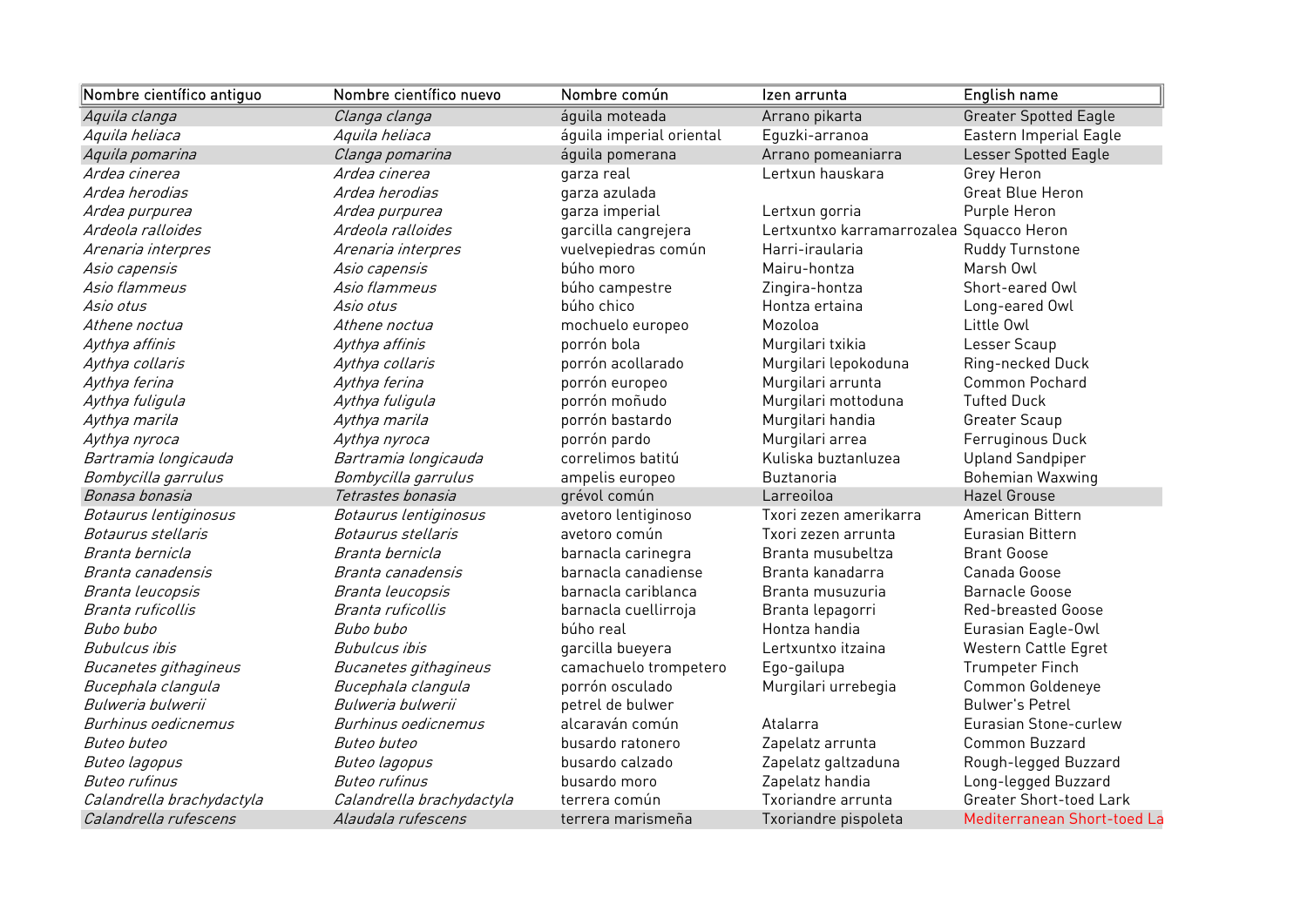| Nombre científico antiguo | Nombre científico nuevo | Nombre común            | Izen arrunta           | English name                |
|---------------------------|-------------------------|-------------------------|------------------------|-----------------------------|
| Calcarius lapponicus      | Calcarius lapponicus    | escribano lapón         | Ipar-berdantza         | Lapland Longspur            |
| Calidris acuminata        | Calidris acuminata      | correlimos acuminado    |                        | Sharp-tailed Sandpiper      |
| Calidris alba             | Calidris alba           | correlimos tridáctilo   | Txirri zuria           | Sanderling                  |
| Calidris alpina           | Calidris alpina         | correlimos común        | Txirri arrunta         | Dunlin                      |
| Calidris bairdii          | Calidris bairdii        | correlimos de baird     | Baird txirria          | Baird's Sandpiper           |
| Calidris canutus          | Calidris canutus        | correlimos gordo        | Txirri lodia           | Red Knot                    |
| Calidris ferruginea       | Calidris ferruginea     | correlimos zarapitín    | Txirri kurlinta        | Curlew Sandpiper            |
| Calidris fuscicollis      | Calidris fuscicollis    | correlimos culiblanco   | Bonaparte txirria      | White-rumped Sandpiper      |
| Calidris himantopus       | Calidris himantopus     | correlimos zancolín     | Txirri bankaluzea      | <b>Stilt Sandpiper</b>      |
| Calidris maritima         | Calidris maritima       | correlimos oscuro       | Txirri iluna           | Purple Sandpiper            |
| Calidris mauri            | Calidris mauri          | correlimos de alaska    |                        | Western Sandpiper           |
| Calidris melanotos        | Calidris melanotos      | correlimos pectoral     | Txirri pektorala       | Pectoral Sandpiper          |
| Calidris minuta           | Calidris minuta         | correlimos menudo       | Txirri txikia          | Little Stint                |
| Calidris minutilla        | Calidris minutilla      | correlimos menudillo    | Txirri nanoa           | Least Sandpiper             |
| Calidris pusilla          | Calidris pusilla        | correlimos semipalmeado |                        | Semipalmated Sandpiper      |
| Calidris temminckii       | Calidris temminckii     | correlimos de temminck  | Temminck txirria       | Temminck's Stint            |
| Calidris tenuirostris     | Calidris tenuirostris   | correlimos grande       |                        | <b>Great Knot</b>           |
| Calonectris diomedea      | Calonectris diomedea    | pardela cenicienta      | Gabai arrea            | Scopoli's Shearwater        |
| Caprimulgus aegyptius     | Caprimulgus aegyptius   | chotacabras egipcio     | Zata egiptiarra        | Egyptian Nightjar           |
| Caprimulgus europaeus     | Caprimulgus europaeus   | chotacabras europeo     | Zata arrunta           | European Nightjar           |
| Caprimulgus ruficollis    | Caprimulgus ruficollis  | chotacabras cuellirrojo | Zata lepagorria        | Red-necked Nightjar         |
| Carduelis cannabina       | Linaria cannabina       | pardillo común          | Txoka arrunta          | <b>Common Linnet</b>        |
| Carduelis carduelis       | Carduelis carduelis     | jilguero europeo        | Karnaba                | European Goldfinch          |
| Carduelis chloris         | Chloris chloris         | verderón común          | Txorru arrunta         | European Greenfinch         |
| Carduelis flammea         | Acanthis flammea        | pardillo norteño        | Txoka gorritza         | Common Redpoll              |
| Carduelis flavirostris    | Linaria flavirostris    | pardillo piquigualdo    | Txoka mokoria          | Twite                       |
| Carduelis spinus          | Spinus spinus           | jilguero lúgano         | Tarina                 | Eurasian Siskin             |
| Carpodacus erythrinus     | Carpodacus erythrinus   | camachuelo carminoso    | Ipar-gailupa           | Common Rosefinch            |
| Centropus senegalensis    | Centropus senegalensis  | cucal senegalés         |                        | Senegal Coucal              |
| Cepphus grylle            | Cepphus grylle          | arao aliblanco          | Martin hegalzuria      | <b>Black Guillemot</b>      |
| Cercotrichas podobe       | Cercotrichas podobe     | alzacola negro          |                        | <b>Black Scrub Robin</b>    |
| Certhia brachydactyla     | Certhia brachydactyla   | agateador europeo       | Gerri-txori arrunta    | Short-toed Treecreeper      |
| Certhia familiaris        | Certhia familiaris      | agateador euroasiático  | Basoetako gerri-txoria | <b>Eurasian Treecreeper</b> |
| Ceryle rudis              | Ceryle rudis            | martín pescador pío     |                        | Pied Kingfisher             |
| Cettia cetti              | Cettia cetti            | cetia ruiseñor          | Errekatxindorra        | Cetti's Warbler             |
| Chaetura pelagica         | Chaetura pelagica       | vencejo de chimenea     |                        | <b>Chimney Swift</b>        |
| Charadrius alexandrinus   | Charadrius alexandrinus | chorlitejo patinegro    | Txirritxo hankabeltza  | Kentish Plover              |
| Charadrius dubius         | Charadrius dubius       | chorlitejo chico        | Txirritxo txikia       | Little Ringed Plover        |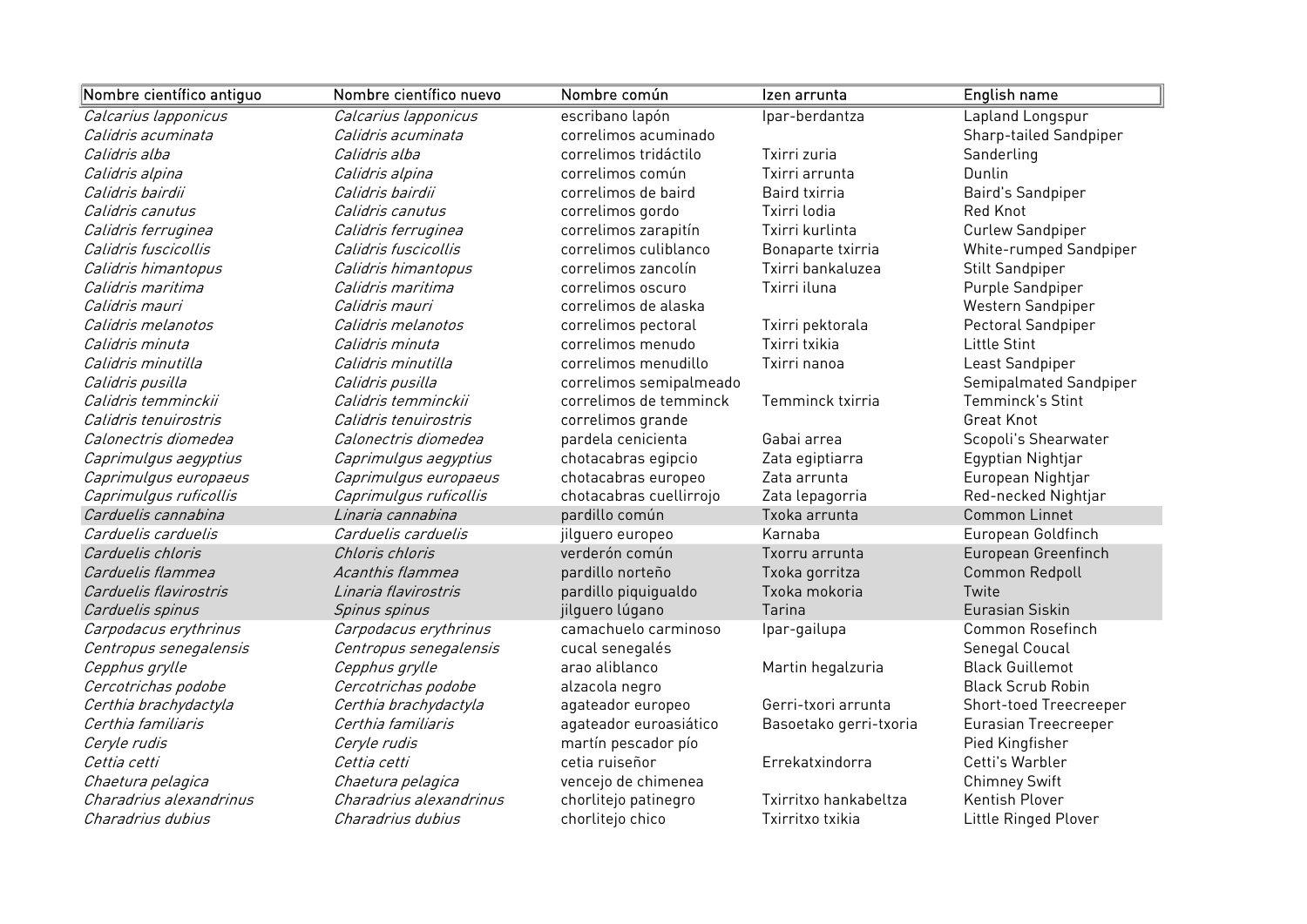| Nombre científico antiguo     | Nombre científico nuevo       | Nombre común                                 | Izen arrunta           | <b>English name</b>         |
|-------------------------------|-------------------------------|----------------------------------------------|------------------------|-----------------------------|
| Charadrius hiaticula          | Charadrius hiaticula          | chorlitejo grande                            | Txirritxo handia       | <b>Common Ringed Plover</b> |
| Charadrius leschenaultii      | Charadrius leschenaultii      | chorlitejo mongol grande                     |                        | <b>Greater Sand Plover</b>  |
| Charadrius mongolus           | Charadrius mongolus           | chorlitejo mongol chico                      |                        | <b>Lesser Sand Plover</b>   |
| Charadrius morinellus         | Charadrius morinellus         | chorlito carambolo                           | Txirri lepokoduna      | <b>Eurasian Dotterel</b>    |
| Charadrius pecuarius          | Charadrius pecuarius          | chorlitejo pecuario                          |                        | Kittlitz's Plover           |
| Charadrius semipalmatus       | Charadrius semipalmatus       | chorlitejo semipalmeado                      |                        | Semipalmated Plover         |
| Charadrius vociferus          | Charadrius vociferus          | chorlitejo culirrojo                         |                        | Killdeer                    |
| Chersophilus duponti          | Chersophilus duponti          | alondra ricotí                               | Portugal-eko pirripioa | Dupont's Lark               |
| Chlamydotis undulata          | Chlamydotis undulata          | avutarda hubara                              | Hubara                 | <b>Houbara Bustard</b>      |
| Chlidonias hybrida            | Chlidonias hybrida            | fumarel cariblanco                           | Itsas enara musuzuria  | <b>Whiskered Tern</b>       |
| Chlidonias leucopterus        | Chlidonias leucopterus        | fumarel aliblanco                            | Itsas enara hegalzuria | White-winged Tern           |
| Chlidonias niger              | Chlidonias niger              | fumarel común                                | Itsas enara beltza     | <b>Black Tern</b>           |
| Chordeiles minor              | Chordeiles minor              | añapero yanqui                               | Zata amerikarra        | Common Nighthawk            |
| Ciconia ciconia               | Ciconia ciconia               | cigüeña blanca                               | Amiamoko zuria         | <b>White Stork</b>          |
| Ciconia nigra                 | Ciconia nigra                 | cigüeña negra                                | Amiamoko beltza        | <b>Black Stork</b>          |
| Cinclus cinclus               | Cinclus cinclus               | mirlo-acuático europeo                       | Ur-zozoa               | White-throated Dipper       |
| Circaetus gallicus            | Circaetus gallicus            | culebrera europea                            | Arrano sugezalea       | Short-toed Snake Eagle      |
| Circus aeruginosus            | Circus aeruginosus            | aguilucho lagunero occident: Zingira-mirotza |                        | Western Marsh Harrier       |
| Circus cyaneus                | Circus cyaneus                | aguilucho pálido                             | Mirotz zuria           | <b>Hen Harrier</b>          |
| Circus macrourus              | Circus macrourus              | aguilucho papialbo                           | Mirotz lepazuria       | Pallid Harrier              |
| Circus pygargus               | Circus pygargus               | aguilucho cenizo                             | Mirotz urdina          | Montagu's Harrier           |
| Cisticola galactotes          | Cisticola galactotes          | cistícola alirrojo                           |                        | Rufous-winged Cisticola     |
| Cisticola juncidis            | Cisticola juncidis            | cistícola buitrón                            | Ihi-txoria             | Zitting Cisticola           |
| Cisticola natalensis          | Cisticola natalensis          | cistícola de Natal                           |                        | <b>Croaking Cisticola</b>   |
| Clamator glandarius           | Clamator glandarius           | críalo europeo                               | Kuku mottoduna         | <b>Great Spotted Cuckoo</b> |
| Clangula hyemalis             | Clangula hyemalis             | pato havelda                                 | Izotz-ahatea           | Long-tailed Duck            |
| Coccothraustes coccothraustes | Coccothraustes coccothraustes | picogordo                                    | Mokolodia              | Hawfinch                    |
| Coccyzus americanus           | Coccyzus americanus           | cuclillo piquigualdo                         |                        | Yellow-billed Cuckoo        |
| Columba bollii                | Columba bollii                | paloma turqué                                | Bolle pagausoa         | <b>Bolle's Pigeon</b>       |
| Columba junoniae              | Columba junoniae              | paloma rabiche                               | Ereinotz-usoa          | Laurel Pigeon               |
| Columba livia                 | Columba livia                 | paloma bravía                                | Haitz-usoa             | Rock Dove                   |
| Columba oenas                 | Columba oenas                 | paloma zurita                                | Txoloma                | <b>Stock Dove</b>           |
| Columba palumbus              | Columba palumbus              | paloma torcaz                                | Pagausoa               | Common Wood Pigeon          |
| Coracias garrulus             | Coracias garrulus             | carraca europea                              | Karraka                | European Roller             |
| Corvus corax                  | Corvus corax                  | cuervo grande                                | Erroia                 | Northern Raven              |
| Corvus corone                 | Corvus corone                 | corneja común                                | Belabeltza             | <b>Carrion Crow</b>         |
| Corvus frugilegus             | Corvus frugilegus             | graja                                        | Ipar-belea             | Rook                        |
| Corvus monedula               | Coloeus monedula              | grajilla occidental                          | Bele txikia            | Western Jackdaw             |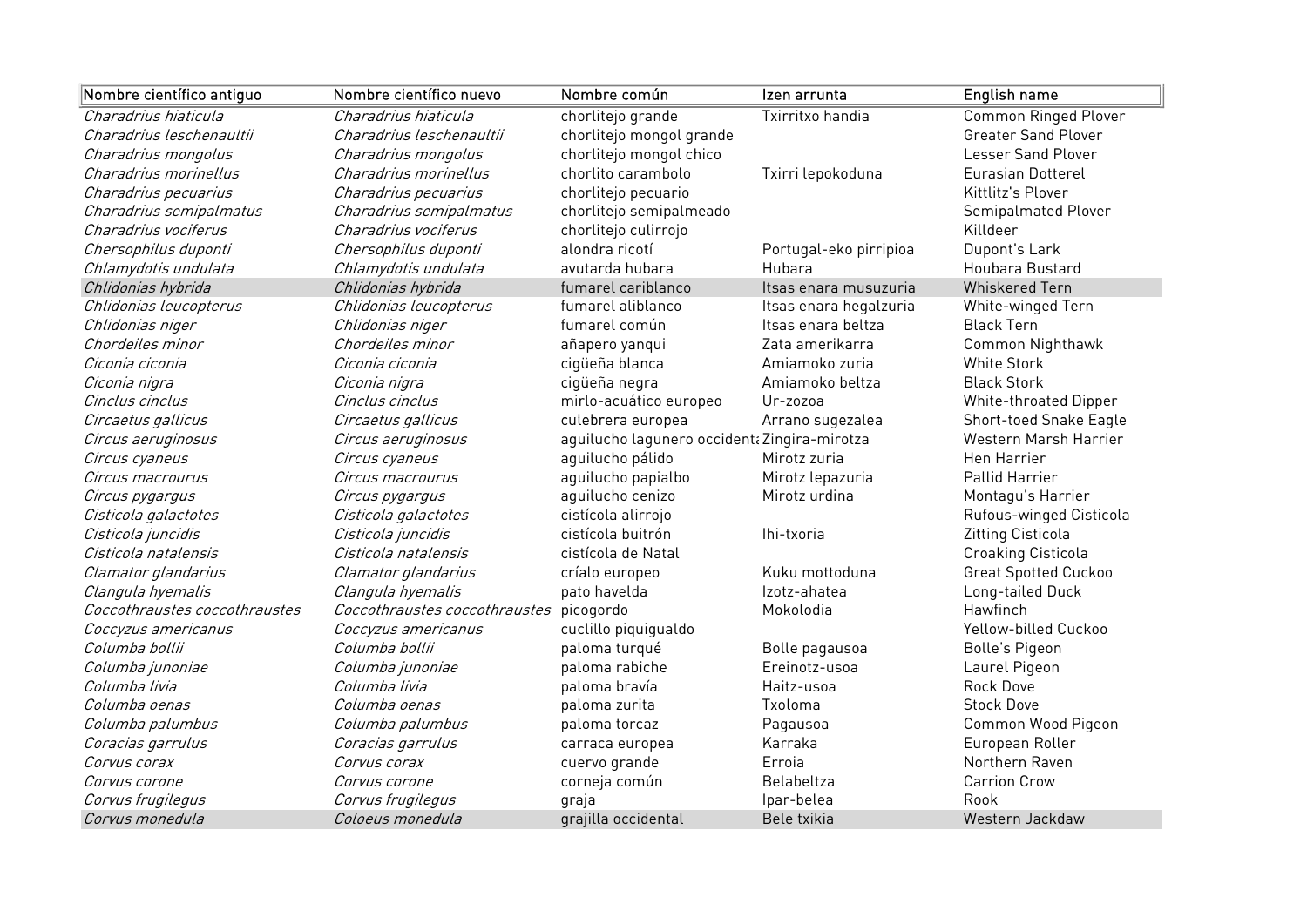| Nombre científico antiguo | Nombre científico nuevo | Nombre común          | Izen arrunta          | English name                    |
|---------------------------|-------------------------|-----------------------|-----------------------|---------------------------------|
| Corvus ruficollis         | Corvus ruficollis       | cuervo desertícola    | Basamortuko erroia    | Brown-necked Raven              |
| Coturnix coturnix         | Coturnix coturnix       | codorniz común        | Galeperra             | Common Quail                    |
| Crecopsis egregia         | Crex egregia            | quión africano        |                       | African Crake                   |
| Crex crex                 | Crex crex               | quión de codornices   | Giloia                | Corn Crake                      |
| Cuculus canorus           | Cuculus canorus         | cuco común            | Kukua                 | Common Cuckoo                   |
| Cursorius cursor          | Cursorius cursor        | corredor sahariano    | Hankarina             | Cream-coloured Courser          |
| Cyanopica cooki           | Cyanopica cooki         | rabilargo ibérico     | Mika urdina           | Iberian Magpie                  |
| Cyanopica cyanus          | Cyanopica cyanus        |                       |                       | Azure-winged Magpie             |
| Cygnus columbianus        | Cygnus columbianus      | cisne chico           | Beltxarga txistularia | Tundra Swan                     |
| Cygnus cygnus             | Cygnus cygnus           | cisne cantor          | Beltxarga oihularia   | Whooper Swan                    |
| Cygnus olor               | Cygnus olor             | cisne vulgar          | Beltxarga arrunta     | Mute Swan                       |
| Delichon urbicum          | Delichon urbicum        | avión común           | Enara azpizuria       | <b>Common House Martin</b>      |
| Dendrocopos leucotos      | Dendrocopos leucotos    | pico dorsiblanco      | Okil gibelnabarra     | White-backed Woodpecker         |
| Dendrocopos major         | Dendrocopos major       | pico picapinos        | Okil handia           | <b>Great Spotted Woodpecker</b> |
| Dendrocopos medius        | Dendrocoptes medius     | pico mediano          | Okil ertaina          | Middle Spotted Woodpecker       |
| Dendrocopos minor         | Dryobates minor         | pico menor            | Okil txikia           | Lesser Spotted Woodpecker       |
| Dendroica coronata        | Setophaga coronata      | picafollas coronado   |                       | Myrtle Warbler                  |
| Dendropicos goertae       | Dendropicos goertae     | pito gris occidental  |                       | African Grey Woodpecker         |
| Dryocopus martius         | Dryocopus martius       | picamaderos negro     | Okil beltza           | <b>Black Woodpecker</b>         |
| Dumetella carolinensis    | Dumetella carolinensis  | pájaro-gato gris      |                       | Grey Catbird                    |
| Egretta alba              | Ardea alba              | garceta grande        | Lertxuntxo handia     | Great Egret                     |
| Egretta garzetta          | Egretta garzetta        | garceta común         | Lertxuntxo txikia     | Little Egret                    |
| Egretta gularis           | Egretta gularis         | garceta dimorfa       |                       | Western Reef Heron              |
| Elanus caeruleus          | Elanus caeruleus        | elanio común          | Elano urdina          | <b>Black-winged Kite</b>        |
| Emberiza aureola          | Emberiza aureola        | escribano aureolado   | Berdantza papohoria   | <b>Yellow-breasted Bunting</b>  |
| Emberiza calandra         | Emberiza calandra       | triguero              | Gari-berdantza        | Corn Bunting                    |
| Emberiza cia              | Emberiza cia            | escribano montesino   | Mendi-berdantza       | <b>Rock Bunting</b>             |
| Emberiza cirlus           | Emberiza cirlus         | escribano soteño      | Hesi-berdantza        | Cirl Bunting                    |
| Emberiza citrinella       | Emberiza citrinella     | escribano cerillo     | Berdantza horia       | Yellowhammer                    |
| Emberiza hortulana        | Emberiza hortulana      | escribano hortelano   | Miarritza             | Ortolan Bunting                 |
| Emberiza leucocephalos    | Emberiza leucocephalos  | escribano de gmelin   | Berdantza kaskazuria  | Pine Bunting                    |
| Emberiza melanocephala    | Emberiza melanocephala  | escribano cabecinegro | Berdantza burubeltza  | <b>Black-headed Bunting</b>     |
| Emberiza pusilla          | Emberiza pusilla        | escribano pigmeo      | Txiki-berdantza       | Little Bunting                  |
| Emberiza rustica          | Emberiza rustica        | escribano rústico     | Baso-berdantza        | <b>Rustic Bunting</b>           |
| Emberiza schoeniclus      | Emberiza schoeniclus    | escribano palustre    | Zingira-berdantza     | <b>Common Reed Bunting</b>      |
| Emberiza striolata        | Emberiza striolata      | escribano estriado    |                       | <b>Striolated Bunting</b>       |
| Eremophila alpestris      | Eremophila alpestris    | alondra cornuda       |                       | <b>Horned Lark</b>              |
| Erithacus rubecula        | Erithacus rubecula      | petirrojo europeo     | Txantxangorria        | European Robin                  |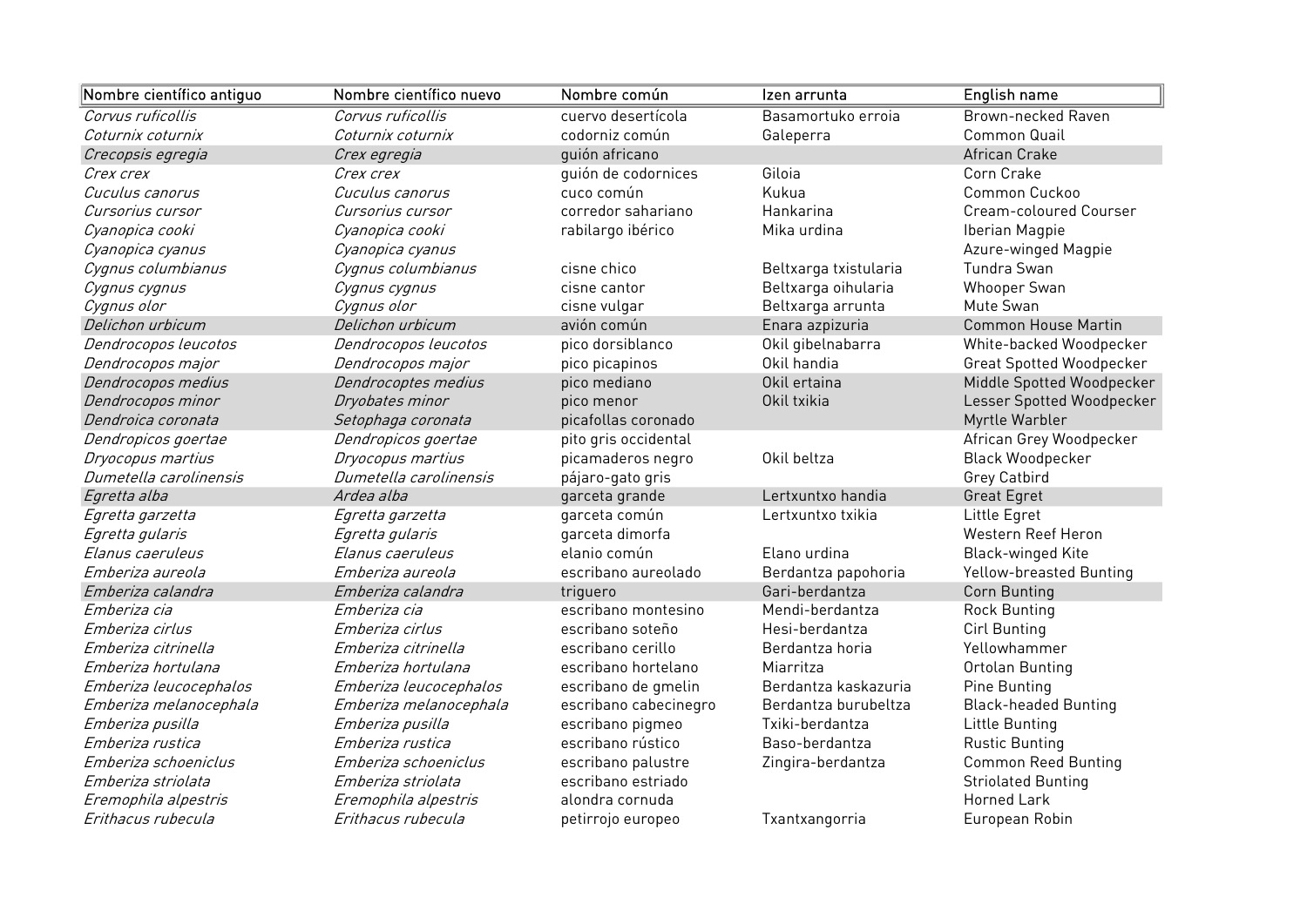| Nombre científico antiguo | Nombre científico nuevo  | Nombre común          | Izen arrunta          | English name                   |
|---------------------------|--------------------------|-----------------------|-----------------------|--------------------------------|
| Erythropygia galactotes   | Cercotrichas galactotes  | alzacola rojizo       | <b>Buztantentea</b>   | Rufous-tailed Scrub-robin      |
| Estrilda astrild          | Estrilda astrild         | pico de coral         |                       | Common Waxbill                 |
| Estrilda melpoda          | Estrilda melpoda         | estrilda carinaranja  |                       | Orange-cheeked Waxbill         |
| Euplectes afer            | Euplectes afer           | obispo coronigualdo   |                       | Yellow-crowned Bishop          |
| Euplectes franciscanus    | Euplectes franciscanus   | obispo anaranjado     |                       | Northern Red Bishop            |
| Euplectes hordeaceus      | Euplectes hordeaceus     | obispo alinegro       |                       | <b>Black-winged Red Bishop</b> |
| Euplectes macroura        | Euplectes macroura       | obispo dorsiamarillo  |                       | Yellow-mantled Widowbird       |
| Falco biarmicus           | Falco biarmicus          | halcón borní          | Hego-belatza          | Lanner Falcon                  |
| Falco columbarius         | Falco columbarius        | esmerejón             | Belatz txikia         | Merlin                         |
| Falco eleonorae           | <i>Falco eleonorae</i>   | halcón de eleonora    | Eleonor belatza       | Eleonora's Falcon              |
| Falco naumanni            | Falco naumanni           | cernícalo primilla    | Naumann belatza       | Lesser Kestrel                 |
| Falco pelegrinoides       | Falco pelegrinoides      | halcón tagarote       |                       | <b>Barbary Falcon</b>          |
| Falco peregrinus          | Falco peregrinus         | halcón peregrino      | Belatz handia         | Peregrine Falcon               |
| Falco subbuteo            | Falco subbuteo           | alcotán europeo       | Zuhaitz-belatza       | Eurasian Hobby                 |
| Falco tinnunculus         | Falco tinnunculus        | cernícalo vulgar      | Belatz gorria         | Common Kestrel                 |
| Falco vespertinus         | Falco vespertinus        | cernícalo patirrojo   | Belatz hankagorria    | <b>Red-footed Falcon</b>       |
| Ficedula albicollis       | Ficedula albicollis      | papamoscas collarino  | Euli-txori paparzuria | Collared Flycatcher            |
| Ficedula hypoleuca        | Ficedula hypoleuca       | papamoscas cerrojillo | Euli-txori beltza     | European Pied Flycatcher       |
| Ficedula parva            | Ficedula parva           | papamoscas papirrojo  | Paporrubio            | Red-breasted Flycatcher        |
| Fratercula arctica        | Fratercula arctica       | frailecillo atlántico | Lanperna-musu         | <b>Atlantic Puffin</b>         |
| Fregata magnificens       | Fregata magnificens      | rabihorcado magnífico |                       | Magnificent Frigatebird        |
| Fringilla coelebs         | Fringilla coelebs        | pinzón vulgar         | Txonda arrunta        | Common Chaffinch               |
| Fringilla montifringilla  | Fringilla montifringilla | pinzón real           | Negu-txonta           | Brambling                      |
| Fringilla teydea          | Fringilla teydea         | pinzón azul           | Txonta urdina         | Tenerife Blue Chaffinch        |
| Fulica americana          | Fulica americana         | focha americana       |                       | American Coot                  |
| Fulica atra               | <i>Fulica atra</i>       | focha común           | Kopetazuri arrunta    | Eurasian Coot                  |
| Fulica cristata           | Fulica cristata          | focha moruna          | Kopetazuri gandorduna | Red-knobbed Coot               |
| Fulmarus glacialis        | Fulmarus glacialis       | fulmar boreal         | Fulmarra              | Northern Fulmar                |
| Galerida cristata         | Galerida cristata        | cogujada común        | Kutturlio arrunta     | <b>Crested Lark</b>            |
| Galerida theklae          | Galerida theklae         | cogujada montesina    | Kutturlio mokolaburra | Thekla Lark                    |
| Gallinago gallinago       | Gallinago gallinago      | agachadiza común      | Istingor arrunta      | Common Snipe                   |
| Gallinago media           | Gallinago media          | agachadiza real       | Istingor handia       | <b>Great Snipe</b>             |
| Gallinula chloropus       | Gallinula chloropus      | gallineta común       | Uroiloa               | Common Moorhen                 |
| Garrulus glandarius       | Garrulus glandarius      | arrendajo             | Eskinosoa             | Eurasian Jay                   |
| Gavia arctica             | Gavia arctica            | colimbo ártico        | Aliota arktikoa       | <b>Black-throated Loon</b>     |
| Gavia immer               | Gavia immer              | colimbo grande        | Aliota handia         | Common Loon                    |
| Gavia stellata            | Gavia stellata           | colimbo chico         | Aliota txikia         | Red-throated Loon              |
| Geronticus eremita        | Geronticus eremita       | ibis eremita          | Ibis ermitaua         | Northern Bald Ibis             |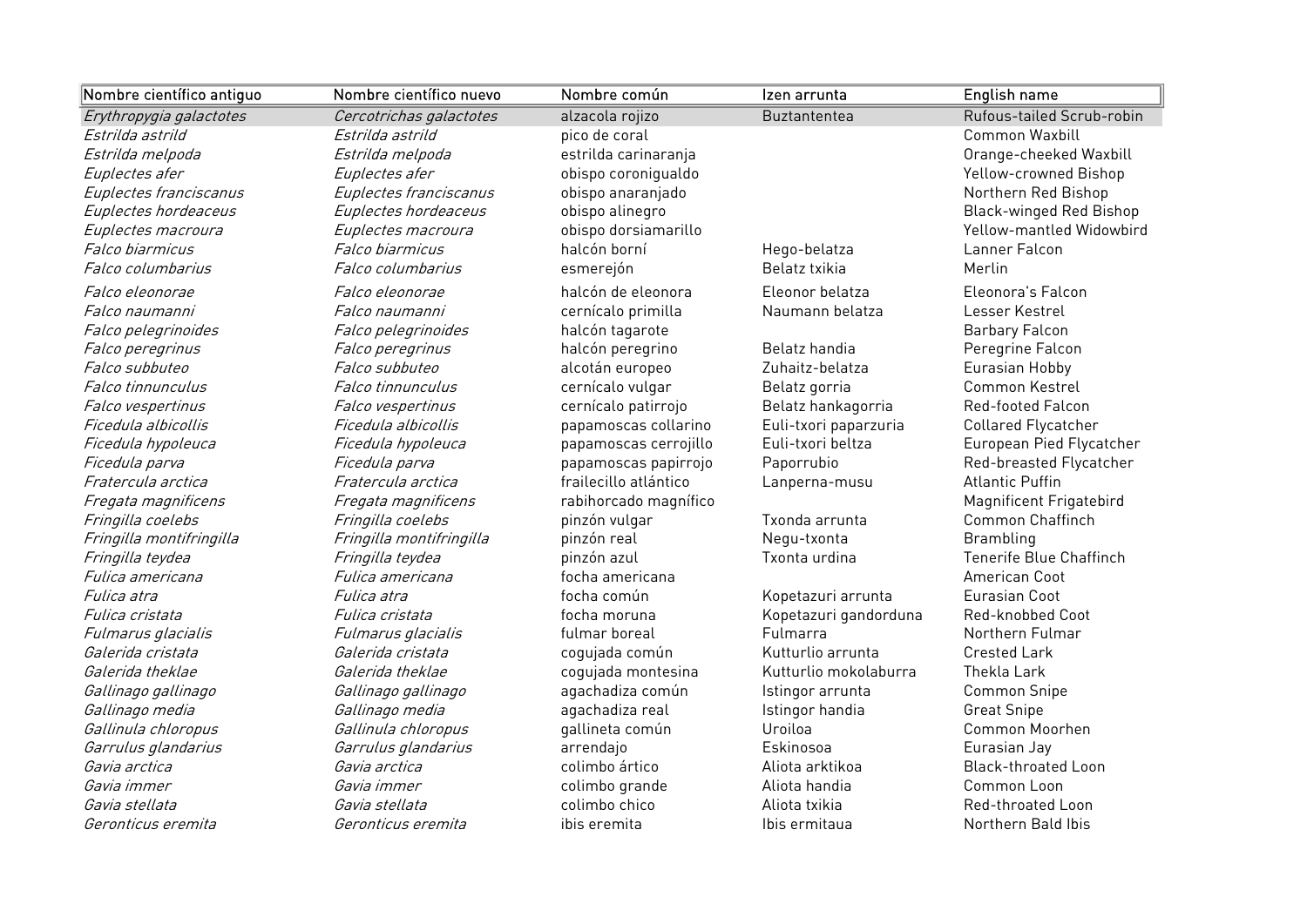| Nombre científico antiguo | Nombre científico nuevo | Nombre común             | Izen arrunta             | English name                   |
|---------------------------|-------------------------|--------------------------|--------------------------|--------------------------------|
| Glareola nordmanni        | Glareola nordmanni      | canastera alinegra       | Prantikola negobeltza    | <b>Black-winged Pratincole</b> |
| Glareola pratincola       | Glareola pratincola     | canastera común          | Pratinkola               | <b>Collared Pratincole</b>     |
| Grus grus                 | Grus grus               | grulla común             | Kurrilo arrunta          | Common Crane                   |
| Grus virgo                | Grus virgo              | grulla damisela          | Kurrilo polita           | Demoiselle Crane               |
| Gypaetus barbatus         | Gypaetus barbatus       | quebrantahuesos          | Ugatza                   | <b>Bearded Vulture</b>         |
| Gyps fulvus               | Gyps fulvus             | buitre leonado           | Sai arrea                | <b>Griffon Vulture</b>         |
| Gyps rueppellii           | Gyps rueppelli          | buitre moteado           | Rüppell saia             | Rüppell's Vulture              |
| Haematopus ostralegus     | Haematopus ostralegus   | ostrero euroasiático     | Itsas mika               | Eurasian Oystercatcher         |
| Haliaeetus albicilla      | Haliaeetus albicilla    | pigargo europeo          | Itsas arrano buztanzuria | White-tailed Eagle             |
| Hieraaetus fasciatus      | Aquila fasciata         | águila-azor perdicera    | Bonelli Aztore-arranoa   | <b>Bonelli's Eagle</b>         |
| Hieraaetus pennatus       | Hieraaetus pennatus     | aguililla calzada        | Arrano txikia            | <b>Booted Eagle</b>            |
| Himantopus himantopus     | Himantopus himantopus   | cigüeñuela común         | Zankaluzea               | <b>Black-winged Stilt</b>      |
| Hippolais icterina        | Hippolais icterina      | zarcero icterino         | Sasi-txori oritza        | Icterine Warbler               |
| Hippolais opaca           | Iduna opaca             | zarcero bereber          | Sasi-txori zurizta       | Western Olivaceous Warbler     |
| Hippolais pallida         | Iduna pallida           |                          |                          | Eastern Olivaceous Warbler     |
| Hippolais polyglotta      | Hippolais polyglotta    | zarcero políglota        | Sasi-txori arrunta       | Melodious Warbler              |
| Hirundapus caudacutus     | Hirundapus caudacutus   | rabitojo mongol          |                          | White-throated Needletail      |
| Hirundo daurica           | Cecropis daurica        | golondrina dáurica       | Enara ipurgorria         | Red-rumped Swallow             |
| Hirundo lucida            | Hirundo lucida          | golondrina de guinea     |                          | Red-chested Swallow            |
| Hirundo rustica           | Hirundo rustica         | golondrina común         | Enara arrunta            | <b>Barn Swallow</b>            |
| Hydrobates pelagicus      | Hydrobates pelagicus    | paíño europeo            | Ekaitz-txori txikia      | European Storm-petrel          |
| Iduna aedon               | Arundinax aedon         | carricero picogordo      | Lezkari mokolodia        | Thick-billed Warbler           |
| Ixobrychus minutus        | Ixobrychus minutus      | avetorillo común         | Amiltxori txikia         | Little Bittern                 |
| Ixobrychus sturmii        | Ixobrychus sturmii      | avetorillo plomizo       |                          | <b>Dwarf Bittern</b>           |
| Jynx torquilla            | Jynx torquilla          | torcecuello euroasiático | Lepitzulia               | Eurasian Wryneck               |
| Lagonosticta senegala     | Lagonosticta senegala   | amaranta senegalesa      |                          | Red-billed Firefinch           |
| Lagopus muta              | Lagopus muta            | lagópodo alpino          | Lagopodo zuria           | Rock Ptarmigan                 |
| Lanius collurio           | Lanius collurio         | alcaudón dorsirrojo      | Antzandobi arrunta       | Red-backed Shrike              |
| Lanius excubitor          | Lanius excubitor        | alcaudón norteño         | Antzandobi handia        | Great Grey Shrike              |
| Lanius isabellinus        | Lanius isabellinus      | alcaudón isabel          | Antzandobi buztangorria  | Isabelline Shrike              |
| Lanius meridionalis       | Lanius meridionalis     | alcaudón real            | Antzandobi handia        | Iberian Grey Shrike            |
| Lanius minor              | Lanius minor            | alcaudón chico           | Antzandobi txikia        | Lesser Grey Shrike             |
| Lanius nubicus            | Lanius nubicus          | alcaudón núbico          | antzandobi mozorrotua    | <b>Masked Shrike</b>           |
| Lanius pallidirostris     | Lanius pallidirostris   |                          |                          | Steppe Grey Shrike             |
| Lanius senator            | Lanius senator          | alcaudón común           | Antzandobi kaskagorria   | <b>Woodchat Shrike</b>         |
| Larus argentatus          | Larus argentatus        | gaviota argéntea europea | Kaio hauskara            | European Herring Gull          |
| Larus atricilla           | Leucophaeus atricilla   | gaviota guanaguanare     |                          | Laughing Gull                  |
| Larus audouinii           | Ichthyaetus audouinii   | gaviota de audouin       | Audouin kaioa            | Audouin's Gull                 |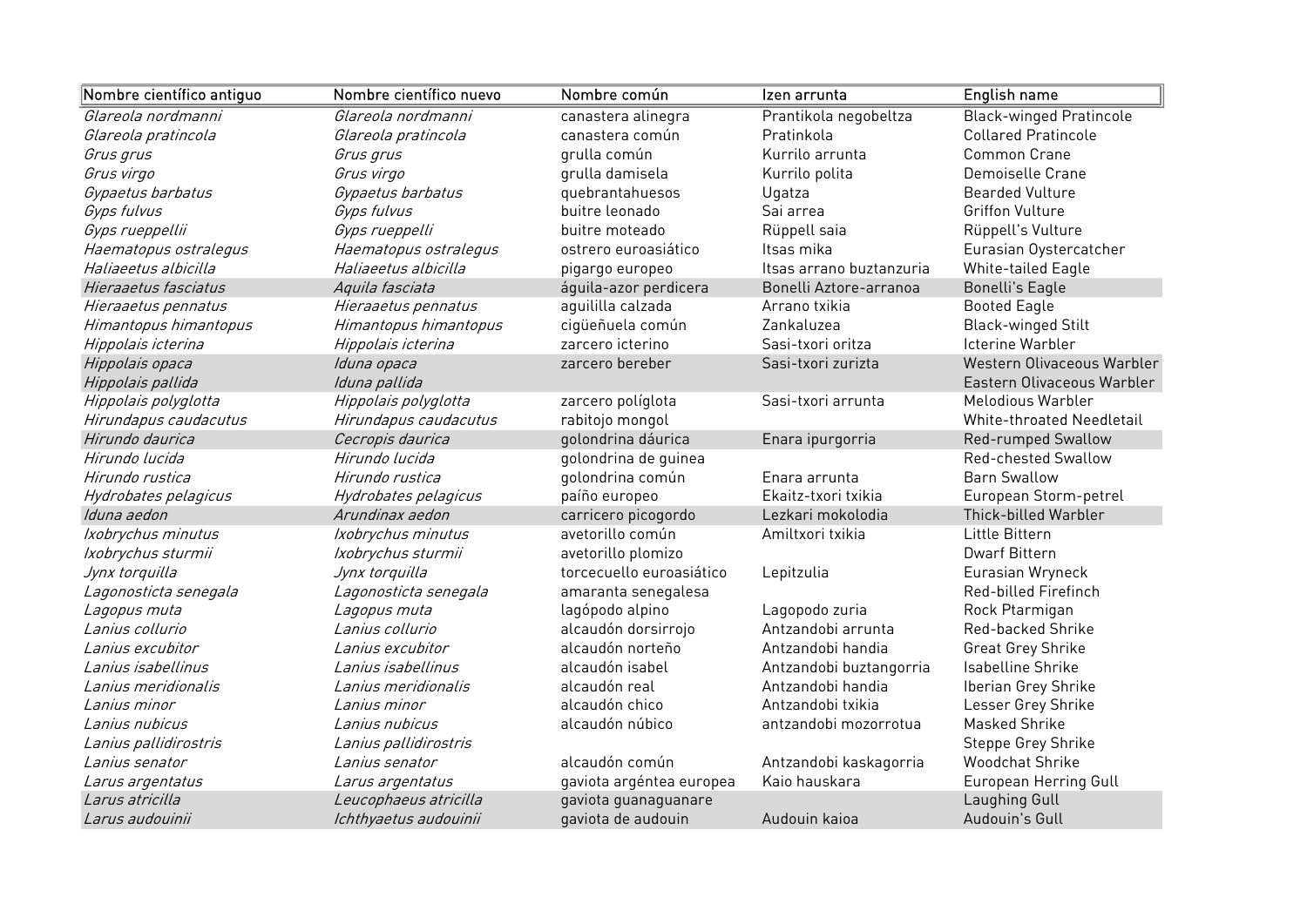| Nombre científico antiguo   | Nombre científico nuevo       | Nombre común         | Izen arrunta           | English name                  |
|-----------------------------|-------------------------------|----------------------|------------------------|-------------------------------|
| Larus cachinnans            | Larus cachinnans              | gaviota del Caspio   |                        | Caspian Gull                  |
| Larus canus                 | Larus canus                   | gaviota cana         | Kaio mokohoria         | <b>Common Gull</b>            |
| Larus cirrocephalus         | Chroicocephalus cirrocephalus | gaviota cabecigrís   |                        | Grey-headed Gull              |
| Larus delawarensis          | Larus delawarensis            | gaviota de delaware  |                        | Ring-billed Gull              |
| Larus fuscus                | Larus fuscus                  | gaviota sombría      | Kaio iluna             | Lesser Black-backed Gull      |
| Larus genei                 | Chroicocephalus genei         | gaviota picofina     | Kaio mokozorrotza      | Slender-billed Gull           |
| Larus glaucoides            | Larus glaucoides              | gaviota groenlandesa | Kaio hegalzuria        | <b>Iceland Gull</b>           |
| Larus hyperboreus           | Larus hyperboreus             | gavión hiperbóreo    | Ipar-kaioa             | <b>Glaucous Gull</b>          |
| Larus marinus               | Larus marinus                 | gavión atlántico     | Kaio beltza            | Greater Black-backed Gull     |
| Larus melanocephalus        | Ichthyaetus melanocephalus    | gaviota cabecinegra  | Antxeta burubeltza     | Mediterranean Gull            |
| Larus michahellis           | Larus michahellis             | gaviota patiamarilla | Kaio hankahoria        | Yellow-legged Gull            |
| Larus minutus               | Hydrocoloeus minutus          | gaviota enana        | Antxeta txikia         | Little Gull                   |
| Larus philadelphia          | Chroicocephalus philadelphia  | gaviota de bonaparte |                        | Bonaparte's Gull              |
| Larus pipixcan              | Leucophaeus pipixcan          | gaviota pipizcan     | Franklin antxeta       | Franklin's Gull               |
| Larus ridibundus            | Chroicocephalus ridibundus    | gaviota reidora      | Antxeta mokogorria     | <b>Black-headed Gull</b>      |
| Larus sabini                | Xema sabini                   | gaviota de sabine    | Sabine antxeta         | Sabine's Gull                 |
| Larus smithsonianus         | Larus smithsonianus           |                      |                        | American Herring Gull         |
| Leiothrix lutea             | Leiothrix lutea               | ruiseñor del japón   |                        | Red-billed Leiothrix          |
| Limicola falcinellus        | Calidris falcinellus          | correlimos falcinelo | Txirri hankalaburra    | <b>Broad-billed Sandpiper</b> |
| Limnodromus scolopaceus     | Limnodromus scolopaceus       | agujeta escolopácea  |                        | Long-billed Dowitcher         |
| Limosa lapponica            | Limosa lapponica              | aguja colipinta      | Kuliska gorria         | <b>Bar-tailed Godwit</b>      |
| Limosa limosa               | Limosa limosa                 | aguja colinegra      | Kuliska buztanbeltza   | <b>Black-tailed Godwit</b>    |
| Locustella luscinioides     | Locustella luscinioides       | buscarla unicolor    | Benarriz gorrizta      | Savi's Warbler                |
| Locustella naevia           | Locustella naevia             | buscarla pintoja     | Benarriz nabarra       | Common Grasshopper Warbl      |
| Lonchura punctulata         | Lonchura punctulata           | capuchino punteado   |                        | Scaly-breasted Munia          |
| Loxia curvirostra           | Loxia curvirostra             | piquituerto común    | Mokokerra              | <b>Red Crossbill</b>          |
| Lullula arborea             | Lullula arborea               | alondra totovía      | Pirripioa              | Woodlark                      |
| Luscinia cyane              | Larvivora cyane               | ruiseñor azul        |                        | Siberian Blue Robin           |
| Luscinia megarhynchos       | Luscinia megarhynchos         | ruiseñor común       | Urretxindorra          | Common Nightingale            |
| Luscinia svecica            | Luscinia svecica              | ruiseñor pechiazul   | Paparrurdina           | Bluethroat                    |
| Lymnocryptes minimus        | Lymnocryptes minimus          | agachadiza chica     | Istingor txikia        | Jack Snipe                    |
| Marmaronetta angustirostris | Marmaronetta angustirostris   | cerceta pardilla     | Zertzeta marmolairea   | Marbled Duck                  |
| Melanitta fusca             | Melanitta fusca               | negrón especulado    | Ahatebeltz hegazuria   | <b>Velvet Scoter</b>          |
| Melanitta nigra             | Melanitta nigra               | negrón común         | Ahatebeltz arrunta     | <b>Common Scoter</b>          |
| Melanitta perspicillata     | Melanitta perspicillata       | negrón careto        | Ahatebeltz kopetazuria | Surf Scoter                   |
| Melanocorypha calandra      | Melanocorypha calandra        | calandria común      | Kalandria              | Calandra Lark                 |
| Mergus albellus             | Mergellus albellus            | serreta chica        | Zerra txikia           | Smew                          |
| <i>Mergus merganser</i>     | Mergus merganser              | serreta grande       | Zerra handia           | Common Merganser              |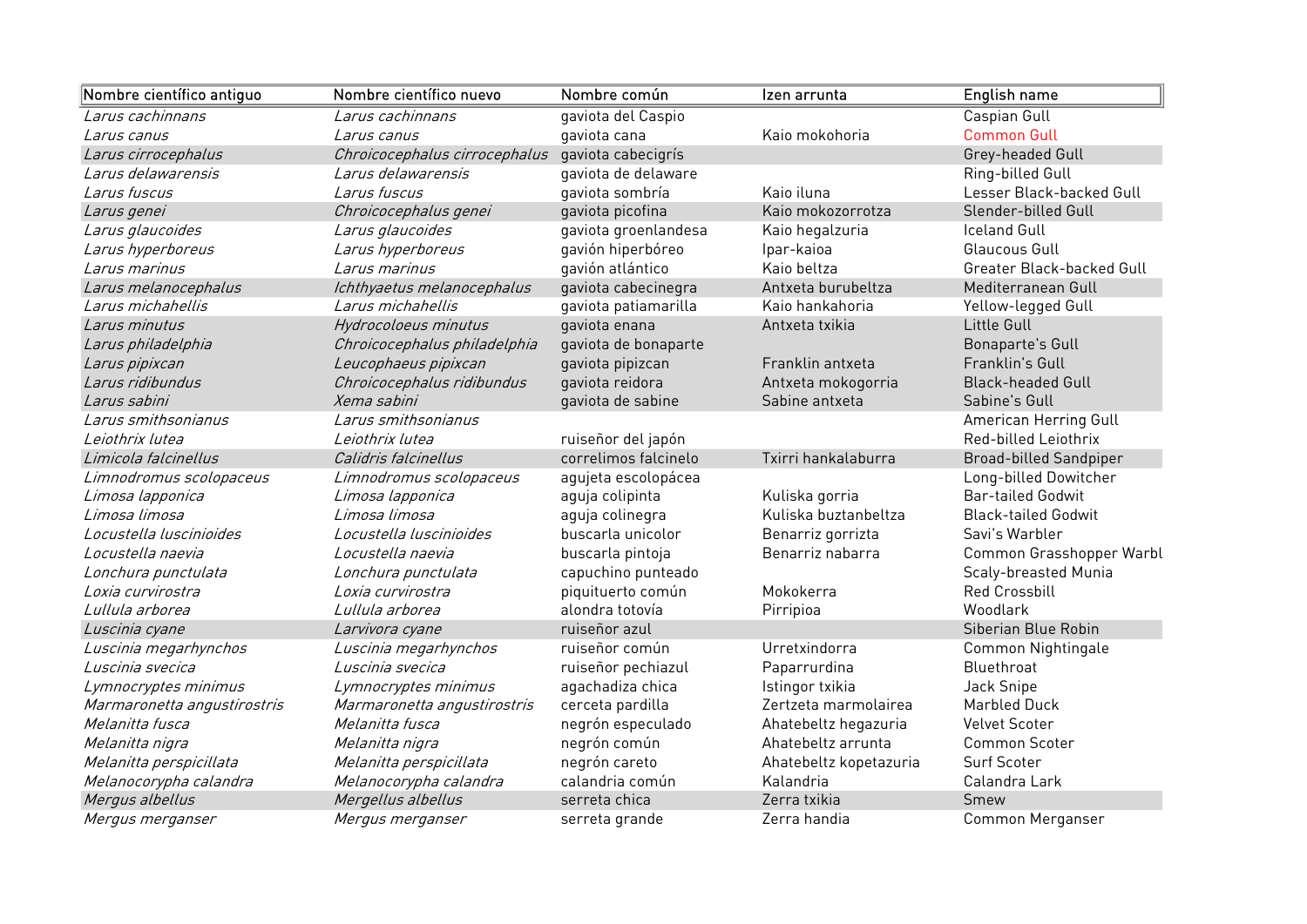| Nombre científico antiguo | Nombre científico nuevo | Nombre común            | Izen arrunta            | <b>English name</b>              |
|---------------------------|-------------------------|-------------------------|-------------------------|----------------------------------|
| Mergus serrator           | Mergus serrator         | serreta mediana         | Zerra ertaina           | Red-breasted Merganser           |
| Merops apiaster           | Merops apiaster         | abejaruco europeo       | Erlatxoria              | European Bee-eater               |
| Merops persicus           | Merops persicus         | abejaruco papirrojo     | Erlatxori papargorria   | Blue-cheeked Bee-eater           |
| Merops pusillus           | Merops pusillus         | abejaruco chico         |                         | Little Bee-eater                 |
| Merops superciliosus      | Merops superciliosus    | abejaruco malgache      |                         | Olive Bee-eater                  |
| Milvus migrans            | Milvus migrans          | milano negro            | Miru beltza             | <b>Black Kite</b>                |
| Milvus milvus             | Milvus milvus           | milano real             | Miru gorria             | <b>Red Kite</b>                  |
| Monticola saxatilis       | Monticola saxatilis     | roquero rojo            | Harkaitz-zozo gorria    | <b>Common Rock Thrush</b>        |
| Monticola solitarius      | Monticola solitarius    | roquero solitario       | Harkaitz-zozo urdina    | <b>Blue Rock Thrush</b>          |
| Montifringilla nivalis    | Montifringilla nivalis  | gorrión alpino          | Elur-txonta             | White-winged Snowfinch           |
| Morus bassanus            | Morus bassanus          | alcatraz atlántico      | Zanga                   | Northern Gannet                  |
| Motacilla alba            | Motacilla alba          | lavandera blanca        | Buztanikara zuria       | White Wagtail                    |
| Motacilla cinerea         | Motacilla cinerea       | lavandera cascadeña     | Buztanikara horia       | Grey Wagtail                     |
| Motacilla citreola        | Motacilla citreola      | lavandera cetrina       | Buztanikara zitrinoa    | Citrine Wagtail                  |
| Motacilla flava           | Motacilla flava         | lavandera boyera        | Larre-buztanikara       | Western Yellow Wagtail           |
| Muscicapa striata         | Muscicapa striata       | papamoscas gris         | Euli-txori grisa        | Spotted Flycatcher               |
| Muscicapa tyrrhenica      | Muscicapa tyrrhenica    | papamoscas mediterráneo |                         | Mediterranean Flycatcher         |
| Myiopsitta monachus       | Myiopsitta monachus     | cotorra argentina       |                         | Monk Parakeet                    |
| Neophron percnopterus     | Neophron percnopterus   | alimoche común          | Sai zuria               | Egyptian Vulture                 |
| Netta rufina              | Netta rufina            | pato colorado           | Ahate gorrizta          | Red-crested Pochard              |
| Nucifraga caryocatactes   | Nucifraga caryocatactes | cascanueces común       | Intxaur-jalea           | Spotted Nutcracker               |
| Numenius arquata          | Numenius arquata        | zarapito real           | Kurlinta handia         | Eurasian Curlew                  |
| Numenius phaeopus         | Numenius phaeopus       | zarapito trinador       | Kurlinta bekainduna     | Whimbrel                         |
| Numenius tenuirostris     | Numenius tenuirostris   | zarapito fino           | Kurlinta mokomehea      | Slender-billed Curlew            |
| Nycticorax nycticorax     | Nycticorax nycticorax   | martinete común         | Amiltxori arrunta       | <b>Black-crowned Night Heron</b> |
| Oceanites oceanicus       | Oceanites oceanicus     | paíño de wilson         | Wilson ekaitz-txoria    | Wilson's Storm-petrel            |
| Oceanodroma castro        | Hydrobates castro       | paíño de madeira        | Madeirako ekaitz-txoria | <b>Band-rumped Storm Petrel</b>  |
| Oceanodroma leucorhoa     | Hydrobates leucorhous   | paíño boreal            | Ekaitz-txori handia     | Leach's Storm-petrel             |
| Oceanodroma monorhis      | Hydrobates monorhis     | paíño de swinhoe        | Swinhoe ekaitz-txoria   | Swinhoe's Storm-petrel           |
| Oena capensis             | Oena capensis           | tortolita rabilarga     |                         | Namaqua Dove                     |
| Oenanthe deserti          | Oenanthe deserti        | collalba desértica      | Basamortuko buztanzuria | Desert Wheatear                  |
| Oenanthe hispanica        | Oenanthe hispanica      | collalba rubia          | Buztanzuri horia        | <b>Black-eared Wheatear</b>      |
| Oenanthe isabellina       | Oenanthe isabellina     | collalba Isabel         | Buztanzuri isabeldarra  | Isabelline Wheatear              |
| Oenanthe leucopyga        | Oenanthe leucopyga      | collalba yebélica       | Buztanzuri kaskazuria   | White-crowned Wheatear           |
| Oenanthe leucura          | Oenanthe leucura        | collalba negra          | Buztanzuri beltza       | <b>Black Wheatear</b>            |
| Oenanthe oenanthe         | Oenanthe oenanthe       | collalba gris           | Buztanzuri arrunta      | Northern Wheatear                |
| Oriolus oriolus           | Oriolus oriolus         | oropéndola europea      | Urretxoria              | Eurasian Golden Oriole           |
| Ortygospiza atricollis    | Ortygospiza atricollis  | estrilda codorniz       |                         | Quailfinch                       |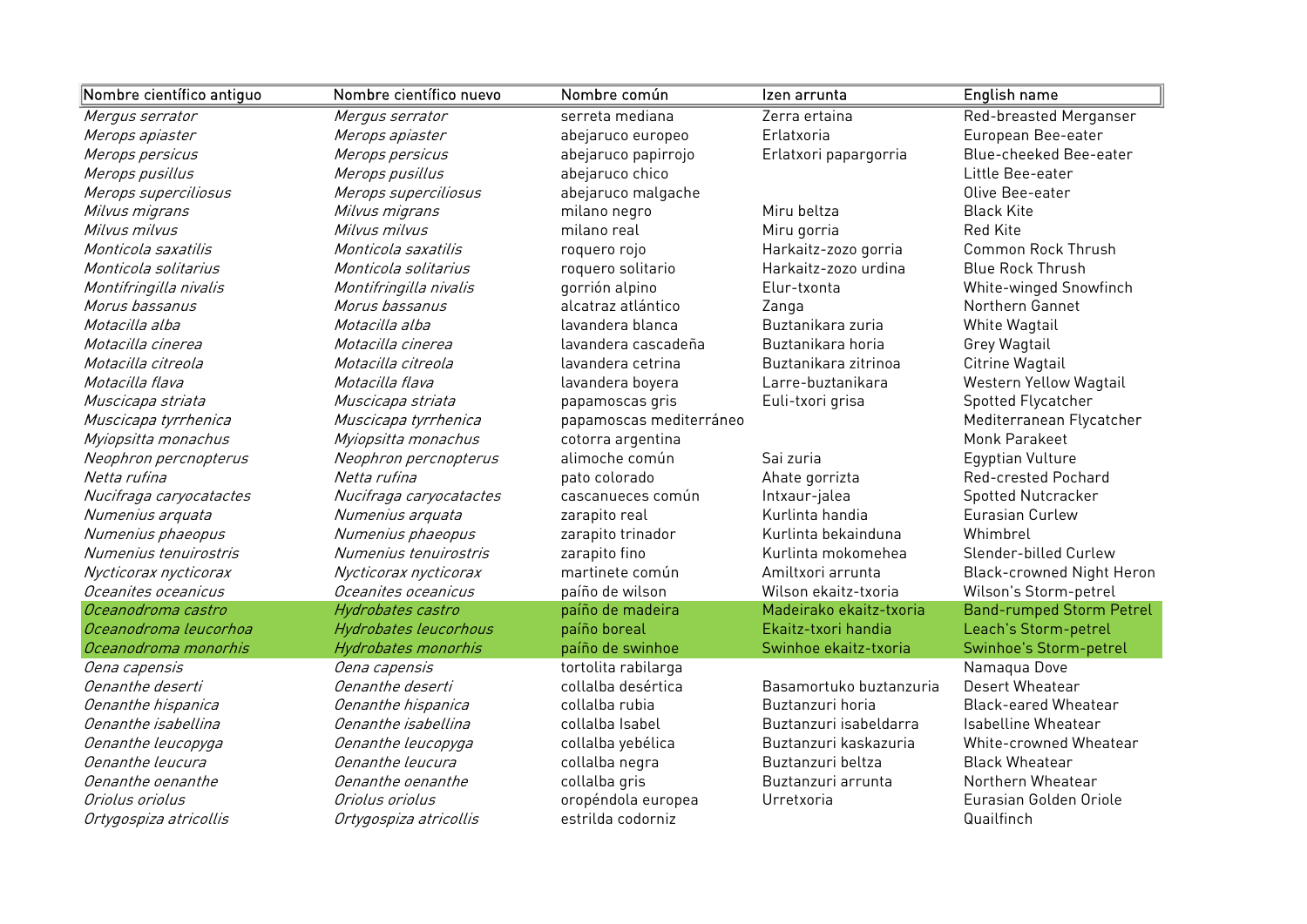| Nombre científico antiguo | Nombre científico nuevo | Nombre común          | Izen arrunta             | English name                |
|---------------------------|-------------------------|-----------------------|--------------------------|-----------------------------|
| Otis tarda                | Otis tarda              | avutarda común        | Basoilo handia           | <b>Great Bustard</b>        |
| Otus scops                | Otus scops              | autillo europeo       | Apo-hontza               | Eurasian Scops Owl          |
| Oxyura jamaicensis        | Oxyura jamaicensis      | malvasía canela       | Ahate herdoiltsua        | <b>Ruddy Duck</b>           |
| Oxyura leucocephala       | Oxyura leucocephala     | malvasía cabeciblanca | Ahate buruzuria          | White-headed Duck           |
| Pandion haliaetus         | Pandion haliaetus       | áquila pescadora      | Arrano arrantzalea       | Western Osprey              |
| Panurus biarmicus         | Panurus biarmicus       | bigotudo              | Tximutxa                 | <b>Bearded Reedling</b>     |
| Parus ater                | Periparus ater          | carbonero garrapinos  | Pinu-kaskabeltza         | <b>Coal Tit</b>             |
| Parus caeruleus           | Cyanistes caeruleus     | herrerillo común      | Amilotx urdina           | Eurasian Blue Tit           |
| Parus cristatus           | Lophophanes cristatus   | herrerillo capuchino  | Amilotx mottoduna        | <b>European Crested Tit</b> |
| Parus major               | Parus major             | carbonero común       | Kaskabeltz handia        | <b>Great Tit</b>            |
| Parus palustris           | Poecile palustris       | carbonero palustre    | Kaskabeltz txikia        | Marsh Tit                   |
| Parus teneriffae          | Cyanistes teneriffae    | herrerillo africano   |                          | African Blue Tit            |
| Passer domesticus         | Passer domesticus       | gorrión común         | Etxe-txolarrea           | House Sparrow               |
| Passer hispaniolensis     | Passer hispaniolensis   | gorrión moruno        | Txolarre iluna           | Spanish Sparrow             |
| Passer luteus             | Passer luteus           | gorrión dorado        |                          | Sudan Golden Sparrow        |
| Passer montanus           | Passer montanus         | gorrión molinero      | Landa-txolarrea          | Eurasian Tree Sparrow       |
| Passer simplex            | Passer simplex          | gorrión sahariano     | Basamortuko txolarrea    | <b>Desert Sparrow</b>       |
| Pelagodroma marina        | Pelagodroma marina      | paíño pechialbo       | Ekaitz-txori musuzuria   | White-faced Storm-petrel    |
| Pelecanus onocrotalus     | Pelecanus onocrotalus   | pelícano común        | Pelikanoa                | <b>Great White Pelican</b>  |
| Perdix perdix             | Perdix perdix           | perdiz pardilla       | Eper grisa               | Grey Partridge              |
| Pernis apivorus           | Pernis apivorus         | abejero europeo       | Zapelatz liztorjalea     | European Honey-buzzard      |
| Petronia petronia         | Petronia petronia       | gorrión chillón       | Harkaitz-txolarrea       | Rock Sparrow                |
| Phaethon aethereus        | Phaethon aethereus      | rabijunco etéreo      |                          | Red-billed Tropicbird       |
| Phalacrocorax aristotelis | Gulosus aristotelis     | cormorán moñudo       | Ubarroi mottoduna        | <b>European Shag</b>        |
| Phalacrocorax carbo       | Phalacrocorax carbo     | cormorán grande       | Ubarroi handia           | <b>Great Cormorant</b>      |
| Phalacrocorax pygmeus     | Microcarbo pygmaeus     | cormorán pigmeo       | Ubarroi txikia           | Pygmy Cormorant             |
| Phalaropus fulicarius     | Phalaropus fulicarius   | falaropo picogrueso   | Mendebal-txori mokolodia | Red Phalarope               |
| Phalaropus lobatus        | Phalaropus lobatus      | falaropo picofino     | Mendebal-txori mokomehea | Red-necked Phalarope        |
| Phalaropus tricolor       | Phalaropus tricolor     | falaropo tricolor     |                          | Wilson's Phalarope          |
| Phasianus colchicus       | Phasianus colchicus     | faisán vulgar         | Faisai arrunta           | <b>Common Pheasant</b>      |
| Philomachus pugnax        | Calidris pugnax         | combatiente           | Borrokalaria             | <b>Ruff</b>                 |
| Phoenicopteros minor      | Phoeniconaias minor     | flamenco enano        |                          | Lesser Flamingo             |
| Phoenicopterus roseus     | Phoenicopterus roseus   | flamenco común        | Flamenko handia          | Greater Flamingo            |
| Phoenicopterus ruber      | Phoenicopterus ruber    | flamenco americano    |                          | American Flamingo           |
| Phoenicurus moussieri     | Phoenicurus moussieri   | colirrojo diademado   | Moussier buztangorria    | Moussier's Redstart         |
| Phoenicurus ochruros      | Phoenicurus ochruros    | colirrojo tizón       | Buztangorri iluna        | <b>Black Redstart</b>       |
| Phoenicurus phoenicurus   | Phoenicurus phoenicurus | colirrojo real        | Buztangorri argia        | Common Redstart             |
| Phylloscopus bonelli      | Phylloscopus bonelli    | mosquitero papialbo   | Txio lepazuria           | Western Bonelli's Warbler   |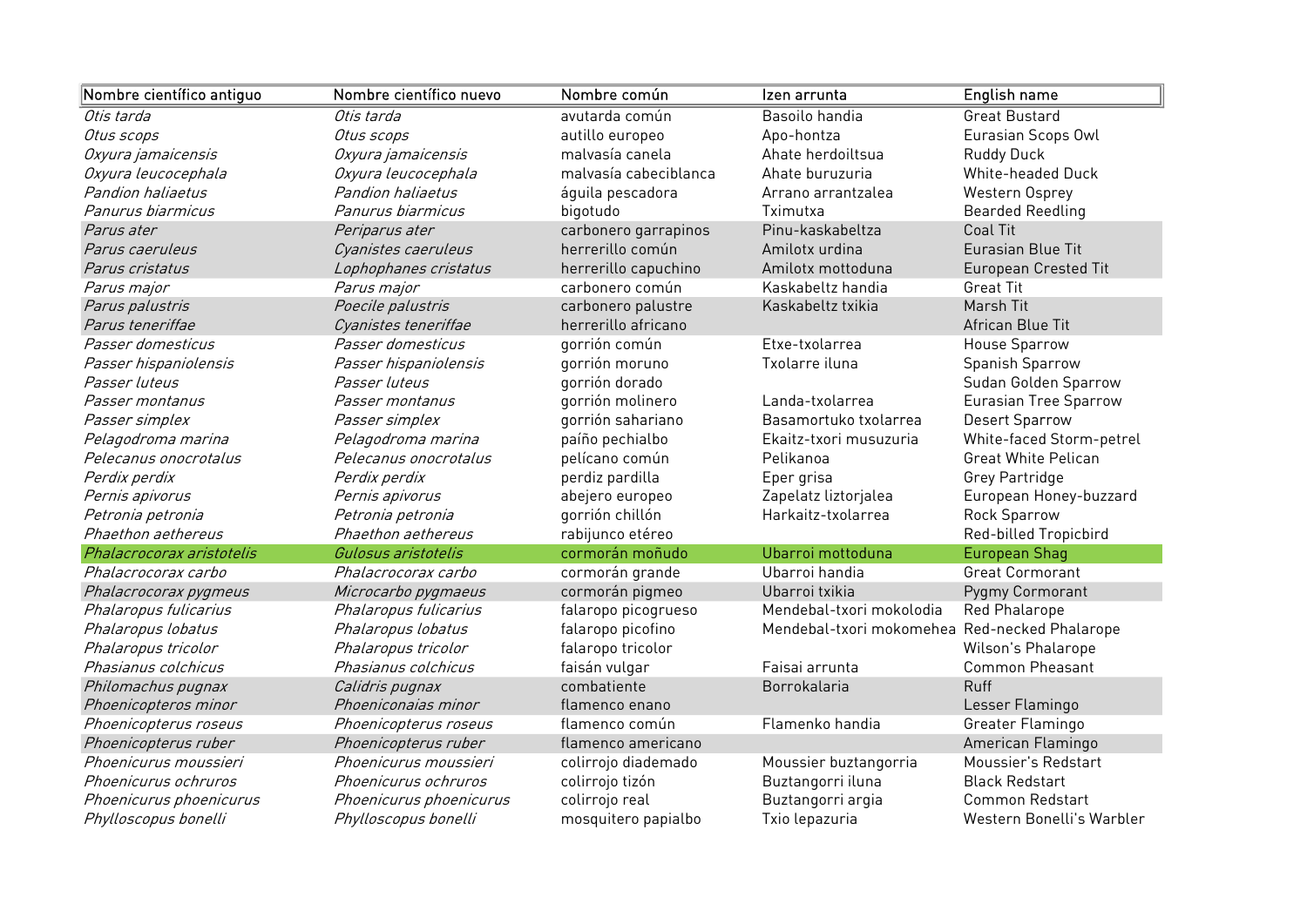| Nombre científico antiguo | Nombre científico nuevo   | Nombre común              | Izen arrunta             | English name               |
|---------------------------|---------------------------|---------------------------|--------------------------|----------------------------|
| Phylloscopus borealis     | Phylloscopus borealis     | mosquitero boreal         | Ipar-txioa               | <b>Arctic Warbler</b>      |
| Phylloscopus canariensis  | Phylloscopus canariensis  | mosquitero canario        |                          | Canary Islands Chiffchaff  |
| Phylloscopus collybita    | Phylloscopus collybita    | mosquitero común          | Txio arrunta             | <b>Common Chiffchaff</b>   |
| Phylloscopus fuscatus     | Phylloscopus fuscatus     | mosquitero sombrío        | Txio arrea               | Dusky Warbler              |
| Phylloscopus ibericus     | Phylloscopus ibericus     | mosquitero ibérico        |                          | Iberian Chiffchaff         |
| Phylloscopus inornatus    | Phylloscopus inornatus    | mosquitero bilistado      | Txio marrabikoa          | Yellow-browed Warbler      |
| Phylloscopus proregulus   | Phylloscopus proregulus   | mosquitero de pallas      | Txio erregetxoa          | Pallas's Leaf Warbler      |
| Phylloscopus schwarzi     | Phylloscopus schwarzi     | mosquitero de schwarz     | Txio mokolodia           | Radde's Warbler            |
| Phylloscopus sibilatrix   | Phylloscopus sibilatrix   | mosquitero silbador       | Txio txistularia         | Wood Warbler               |
| Phylloscopus trochiloides | Phylloscopus trochiloides | mosquitero troquiloide    | Txio trokiloidea         | Greenish Warbler           |
| Phylloscopus trochilus    | Phylloscopus trochilus    | mosquitero musical        | Txio horia               | <b>Willow Warbler</b>      |
| Pica pica                 | Pica pica                 | urraca común              | Mika                     | Eurasian Magpie            |
| Picus sharpei             | Picus sharpei             |                           |                          | Iberian Green Woodpecker   |
| Picus viridis             | Picus viridis             | pito real                 | Okil berdea              | European Green Woodpecker  |
| Pinicola enucleator       | Pinicola enucleator       | camachuelo picogrueso     | Pinu-gailupa             | Pine Grosbeak              |
| Platalea leucorodia       | Platalea leucorodia       | espátula común            | Mokozabala               | Eurasian Spoonbill         |
| Plectrophenax nivalis     | Plectrophenax nivalis     | escribano nival           | Elur-berdantza           | <b>Snow Bunting</b>        |
| Plegadis falcinellus      | Plegadis falcinellus      | morito común              | Beltzarana               | Glossy Ibis                |
| Ploceus cucullatus        | Ploceus cucullatus        | tejedor común             |                          | Village Weaver             |
| Ploceus luteolus          | Ploceus luteolus          | tejedor chico             |                          | Little Weaver              |
| Ploceus melanocephalus    | Ploceus melanocephalus    | tejedor cabecinegro       |                          | <b>Black-headed Weaver</b> |
| Pluvialis apricaria       | Pluvialis apricaria       | chorlito dorado europeo   | Urre-txirri arrunta      | European Golden Plover     |
| Pluvialis dominica        | Pluvialis dominica        | chorlito dorado americano | Urre-txirri txikia       | American Golden Plover     |
| Pluvialis fulva           | Pluvialis fulva           | chorlito dorado siberiano |                          | Pacific Golden Plover      |
| Pluvialis squatarola      | Pluvialis squatarola      | chorlito gris             | Txirri grisa             | Grey Plover                |
| Podiceps auritus          | Podiceps auritus          | zampullín cuellirrojo     | Txilinporta urrebelarria | <b>Horned Grebe</b>        |
| Podiceps cristatus        | Podiceps cristatus        | somormujo lavanco         | Murgil handia            | <b>Great Crested Grebe</b> |
| Podiceps grisegena        | Podiceps grisegena        | somormujo cuellirrojo     | Murgil lepagorria        | Red-necked Grebe           |
| Podiceps nigricollis      | Podiceps nigricollis      | zampullín cuellinegro     | Txilinporta lepabeltza   | <b>Black-necked Grebe</b>  |
| Podilymbus podiceps       | Podilymbus podiceps       | zampullín picogrueso      | Txilinporta mokolodia    | Pied-billed Grebe          |
| Porphyrio alleni          | Porphyrio alleni          | calamoncillo africano     |                          | Allen's Gallinule          |
| Porphyrio porphyrio       | Porphyrio porphyrio       | calamón común             | Uroilo urdina            | Western Swamphen           |
| Porzana carolina          | Porzana carolina          | polluela sora             |                          | Sora                       |
| Porzana parva             | Zapornia parva            | polluela bastarda         | Uroilanda hankaberdea    | <b>Little Crake</b>        |
| Porzana porzana           | Porzana porzana           | polluela pintoja          | Uroilanda pikarta        | <b>Spotted Crake</b>       |
| Porzana pusilla           | Zapornia pusilla          | polluela chica            | Uroilanda txikia         | <b>Baillon's Crake</b>     |
| Prinia subflava           | Prinia subflava           | prinia modesta            |                          | Tawny-flanked Prinia       |
| Prunella collaris         | Prunella collaris         | acentor alpino            | Mendi-tuntuna            | Alpine Accentor            |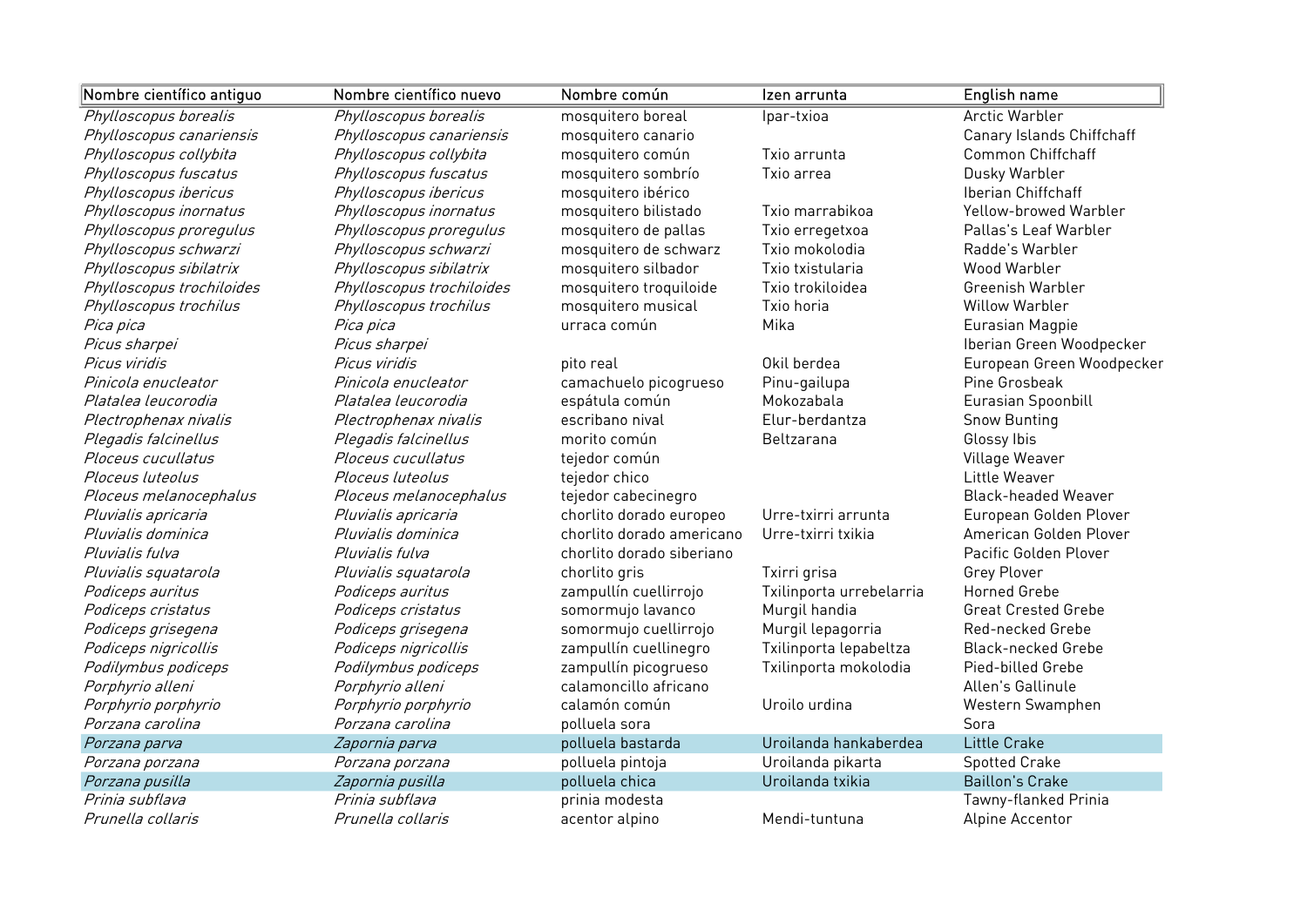| Nombre científico antiguo | Nombre científico nuevo   | Nombre común          | Izen arrunta          | English name                    |
|---------------------------|---------------------------|-----------------------|-----------------------|---------------------------------|
| Prunella modularis        | Prunella modularis        | acentor común         | Tuntun arrunta        | <b>Dunnock</b>                  |
| Psittacara leucophthalmus | Psittacara leucophthalmus | aratinga ojiblanca    |                       | White-eyed Parakeet             |
| Psittacula krameri        | Psittacula krameri        | cotorra de kramer     |                       | Rose-ringed Parakeet            |
| Pterocles alchata         | Pterocles alchata         | ganga ibérica         | Ganga azpizuria       | Pin-tailed Sandgrouse           |
| Pterocles orientalis      | Pterocles orientalis      | ganga ortega          | Ganga azpibeltza      | <b>Black-bellied Sandgrouse</b> |
| Pterodroma hasitata       | Pterodroma hasitata       | petrel antillano      |                       | <b>Black-capped Petrel</b>      |
| Ptyonoprogne rupestris    | Ptyonoprogne rupestris    | avión roquero         | Haitz-enara           | Eurasian Crag Martin            |
| Puffinus assimilis        | Puffinus assimilis        | pardela chica         |                       | Little Shearwater               |
| Puffinus baroli           | Puffinus baroli           | pardela pequeña       | Gabai txikia          | <b>Barolo Shearwater</b>        |
| Puffinus gravis           | Ardenna gravis            | pardela capirotada    | Gabai handia          | <b>Great Shearwater</b>         |
| Puffinus griseus          | Ardenna grisea            | pardela sombría       | Gabai iluna           | Sooty Shearwater                |
| Puffinus Iherminieri      | Puffinus Iherminieri      | pardela de Audubon    |                       | Audubon's Shearwater            |
| Puffinus mauretanicus     | Puffinus mauretanicus     | pardela balear        | Gabai balearra        | <b>Balearic Shearwater</b>      |
| Puffinus puffinus         | Puffinus puffinus         | pardela pichoneta     | Gabai arrunta         | Manx Shearwater                 |
| Puffinus yelkouan         | Puffinus yelkouan         | pardela mediterránea  | Gabai mediterranearra | Yelkouan Shearwater             |
| Pycnonotus barbatus       | Pycnonotus barbatus       | bulbul naranjero      |                       | Common Bulbul                   |
| Pyrrhocorax graculus      | Pyrrhocorax graculus      | chova piquigualda     | Belatxinga mokohoria  | Alpine Chough                   |
| Pyrrhocorax pyrrhocorax   | Pyrrhocorax pyrrhocorax   | chova piquirroja      | Belatxinga mokogorria | Red-billed Chough               |
| Pyrrhula pyrrhula         | Pyrrhula pyrrhula         | camachuelo común      | Gailupa               | Eurasian Bullfinch              |
| Quelea quelea             | Quelea quelea             | quelea común          |                       | Red-billed Quelea               |
| Rallus aquaticus          | Rallus aquaticus          | rascón europeo        | Uroilanda handia      | <b>Water Rail</b>               |
| Recurvirostra avosetta    | Recurvirostra avosetta    | avoceta común         | Abozeta               | Pied Avocet                     |
| Regulus ignicapilla       | Regulus ignicapilla       | reyezuelo listado     | Erregetxo bekainzuria | <b>Common Firecrest</b>         |
| Regulus regulus           | Regulus regulus           | reyezuelo sencillo    | Mendi-erregetxoa      | Goldcrest                       |
| Remiz pendulinus          | Remiz pendulinus          | pájaro-moscón europeo | <b>Dilindaria</b>     | Eurasian Penduline Tit          |
| Rhodostethia rosea        | Rhodostethia rosea        | gaviota rosada        | Antxeta arrosa        | Ross's Gull                     |
| Riparia riparia           | Riparia riparia           | avión zapador         | Uhalde-enara          | <b>Sand Martin</b>              |
| Rissa tridactyla          | Rissa tridactyla          | gaviota tridáctila    | Antxeta hankabeltza   | <b>Black-legged Kittiwake</b>   |
| Rostratula benghalensis   | Rostratula benghalensis   | aguatero bengalí      |                       | <b>Greater Painted-snipe</b>    |
| Saxicola dacotiae         | Saxicola dacotiae         | tarabilla canaria     | Pitxartxar kanariarra | Canary Islands Stonechat        |
| Saxicola rubetra          | Saxicola rubetra          | tarabilla norteña     | Pitxartxar nabarra    | Whinchat                        |
| Saxicola rubicola         | Saxicola rubicola         | tarabilla común       | Pitxartxar burubeltza | European Stonechat              |
| Saxicola torquatus        | Saxicola torquatus        |                       |                       | African Stonechat               |
| Scolopax rusticola        | Scolopax rusticola        | chocha perdiz         | Oilagorra             | Eurasian Woodcock               |
| Seiurus motacilla         | Parkesia motacilla        | reinita de louisiana  |                       | Louisiana Waterthrush           |
| Serinus burtoni           | Crithagra burtoni         | serín de Burton       |                       | <b>Thick-billed Seedeater</b>   |
| Serinus canaria           | Serinus canaria           | serín canario         | Kanarioa              | <b>Atlantic Canary</b>          |
| Serinus citrinella        | Carduelis citrinella      | verderón serrano      | Mendi-txirriskila     | <b>Citril Finch</b>             |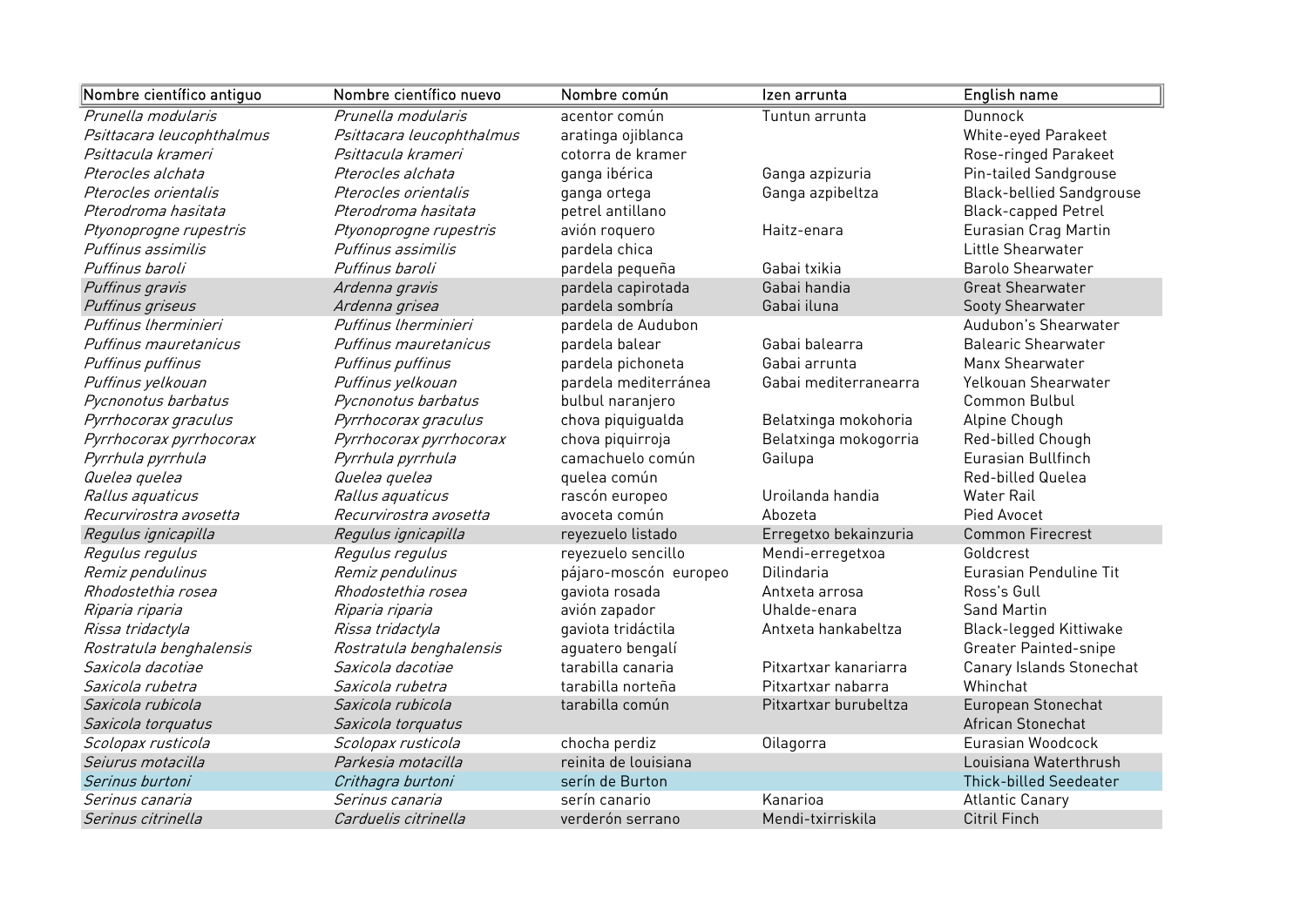| Nombre científico antiguo | Nombre científico nuevo  | Nombre común        | Izen arrunta                                                                       | <b>English name</b>           |
|---------------------------|--------------------------|---------------------|------------------------------------------------------------------------------------|-------------------------------|
| Serinus serinus           | Serinus serinus          | serín verdecillo    | Txirriskil arrunta                                                                 | European Serin                |
| Sitta europaea            | Sitta europaea           | trepador azul       | Garrapoa                                                                           | European Nuthatch             |
| Somateria mollissima      | Somateria mollissima     | eider común         | Eider arrunta                                                                      | Common Eider                  |
| Somateria spectabilis     | Somateria spectabilis    | eider real          | Eider erregea                                                                      | King Eider                    |
| Stercorarius longicaudus  | Stercorarius longicaudus | págalo rabero       | Marikoi isatsluzea                                                                 | Long-tailed Jaeger            |
| Stercorarius parasiticus  | Stercorarius parasiticus | págalo parásito     | Marikoi isatslaburra                                                               | Parasitic Jaeger              |
| Stercorarius pomarinus    | Stercorarius pomarinus   | págalo pomarino     | Marikoi isastbihurra                                                               | Pomarine Skua                 |
| Stercorarius skua         | Stercorarius skua        | págalo grande       | Marikoi handia                                                                     | Great Skua                    |
| Sterna albifrons          | Sternula albifrons       | charrancito común   | Txenada txikia                                                                     | Little Tern                   |
| Sterna bengalensis        | Thalasseus bengalensis   | charrán bengalí     | Bengalako txenada                                                                  | Lesser Crested Tern           |
| Sterna caspia             | Hydroprogne caspia       | pagaza piquirroja   | Txenada mokogorria                                                                 | Caspian Tern                  |
| Sterna dougallii          | Sterna dougallii         | charrán rosado      | Txenada gorrizta                                                                   | Roseate Tern                  |
| Sterna elegans            | Thalasseus elegans       | charrán elegante    |                                                                                    | <b>Elegant Tern</b>           |
| Sterna forsteri           | Sterna forsteri          | charrán de forster  |                                                                                    | Forster's Tern                |
| Sterna fuscata            | Onychoprion fuscatus     | charrán sombrío     |                                                                                    | Sooty Tern                    |
| Sterna hirundo            | Sterna hirundo           | charrán común       | Txenada arrunta                                                                    | Common Tern                   |
| Sterna maxima             | Thalasseus maximus       | charrán real        | Txenada handia                                                                     | Royal Tern                    |
| Sterna nilotica           | Gelochelidon nilotica    | pagaza piconegra    | Txenada mokobeltza                                                                 | Gull-billed Tern              |
| Sterna paradisaea         | Sterna paradisaea        | charrán ártico      | Ipar-txenada                                                                       | <b>Arctic Tern</b>            |
| Sterna sandvicensis       | Thalasseus sandvicensis  | charrán patinegro   | Txenada hankabeltza                                                                | Sandwich Tern                 |
| Streptopelia decaocto     | Streptopelia decaocto    | tórtola turca       | Usapal turkiarra                                                                   | <b>Eurasian Collared Dove</b> |
| Streptopelia decipiens    | Streptopelia decipiens   | tórtola engañosa    |                                                                                    | <b>Mourning Collared Dove</b> |
| Streptopelia orientalis   | Streptopelia orientalis  | tórtola oriental    | Ekialdeko usapala                                                                  | <b>Oriental Turtle Dove</b>   |
| Streptopelia roseogrisea  | Streptopelia roseogrisea | tórtola rosigrís    |                                                                                    | <b>African Collared Dove</b>  |
| Streptopelia senegalensis | Spilopelia senegalensis  | tórtola senegalesa  | Senegaleko usapala                                                                 | Laughing Dove                 |
| Streptopelia turtur       | Streptopelia turtur      | tórtola europea     | Usapala                                                                            | European Turtle Dove          |
| Streptopelia vinacea      | Streptopelia vinacea     | tórtola vinosa      |                                                                                    | Vinaceous Dove                |
| Strix aluco               | Strix aluco              | cárabo comun        | Urubia                                                                             | Tawny Owl                     |
| Sturnus roseus            | Pastor roseus            | estornino rosado    |                                                                                    | <b>Rosy Starling</b>          |
| Sturnus unicolor          | Sturnus unicolor         | estornino negro     | Araba zozo beltza                                                                  | <b>Spotless Starling</b>      |
| Sturnus vulgaris          | Sturnus vulgaris         | estornino pinto     | Araba zozo pikarta                                                                 | Common Starling               |
| Sula dactylatra           | Sula dactylatra          | piquero enmascarado |                                                                                    | Masked Booby                  |
| Sula leucogaster          | Sula leucogaster         | piquero pardo       | Zanga iluna                                                                        | Brown Booby                   |
| Sylvia atricapilla        | Sylvia atricapilla       | curruca capirotada  | Txinbo kaskabeltza                                                                 | Eurasian Blackcap             |
| Sylvia balearica          | Curruca balearica        | curruca balear      |                                                                                    | <b>Balearic Warbler</b>       |
| Sylvia borin              | Sylvia borin             | curruca mosquitera  | Baso-txinboa                                                                       | Garden Warbler                |
| Sylvia cantillans         | Curruca cantillans       |                     | curruca carrasqueña orienta Ekialdeko txinbo papargorriz Eastern Subalpine Warbler |                               |
| Sylvia cantillans         | Curruca iberiae          |                     | curruca carrasqueña occider Mendebaldeko txinbo paparg Western Subalpine Warbler   |                               |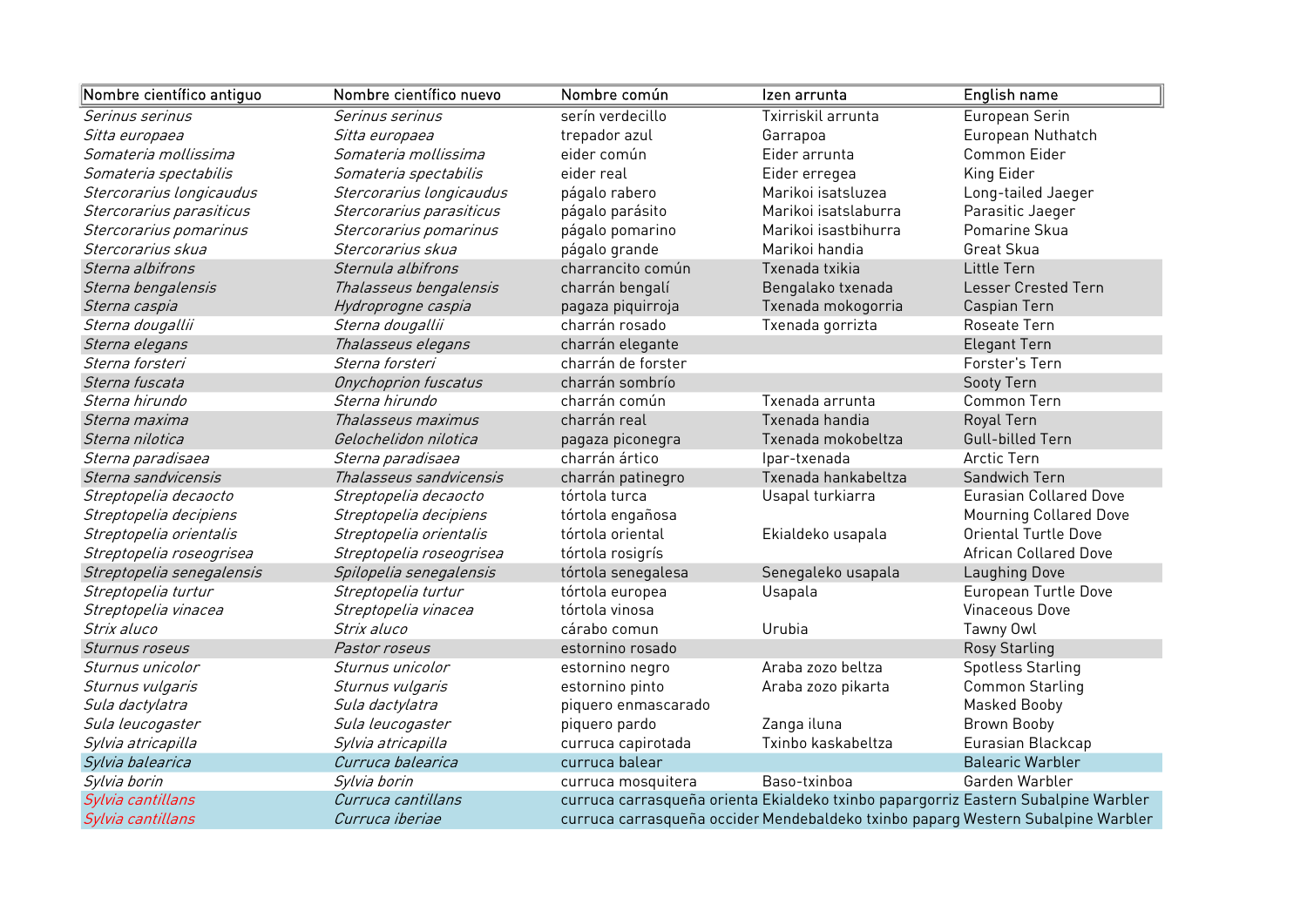| Nombre científico antiguo | Nombre científico nuevo  | Nombre común                | Izen arrunta             | English name                   |
|---------------------------|--------------------------|-----------------------------|--------------------------|--------------------------------|
| Sylvia communis           | Curruca communis         | curruca zarcera             | Sasi-txinboa             | Common Whitethroat             |
| Sylvia conspicillata      | Curruca conspicillata    | curruca tomillera           | Ezkai-txinboa            | <b>Spectacled Warbler</b>      |
| Sylvia curruca            | Curruca curruca          | curruca zarcerilla          | Sasi-txinbotxoa          | Lesser Whitethroat             |
| Sylvia deserti            | Curruca deserti          | curruca sahariana           |                          | African Desert Warbler         |
| Sylvia deserticola        | Curruca deserticola      | curruca de tristram         | Basamortuko txinboa      | Tristram's Warbler             |
| Sylvia hortensis          | Curruca hortensis        | curruca mirlona             | Zozo-txinboa             | Western Orphean Warbler        |
| Sylvia melanocephala      | Curruca melanocephala    | curruca cabecinegra         | Txinbo burubeltza        | Sardinian Warbler              |
| Sylvia nana               | Curruca nana             | curruca sahariana oriental  |                          | Asian Desert Warbler           |
| Sylvia nisoria            | Curruca nisoria          | curruca gavilana            | Txinbo gabiraia          | <b>Barred Warbler</b>          |
| Sylvia sarda              | Curruca sarda            | curruca sarda               | Txinbo sardiniarra       | Marmora's Warbler              |
| Sylvia subalpina          | Curruca subalpina        | curruca subalpina           | Moltoni txinboa          | Moltoni's Warbler              |
| Sylvia undata             | Curruca undata           | curruca rabilarga           | Etze-txinboa             | Dartford Warbler               |
| Sylvietta brachyura       | Sylvietta brachyura      | crombec norteño             |                          | Northern Crombec               |
| Syrrhaptes paradoxus      | Syrrhaptes paradoxus     | ganga de pallas             |                          | Pallas's Sandgrouse            |
| Tachybaptus ruficollis    | Tachybaptus ruficollis   | zampullín común             | Txilinporta txikia       | Little Grebe                   |
| Tadorna ferruginea        | Tadorna ferruginea       | tarro canelo                | Paita gorrizta           | Ruddy Shelduck                 |
| Tadorna tadorna           | Tadorna tadorna          | tarro blanco                | Paita arrunta            | <b>Common Shelduck</b>         |
| Tarsiger cyanurus         | Tarsiger cyanurus        | ruiseñor coliazul           | Urretxindor buztanurdina | Red-flanked Bluetail           |
| Tchagra senegalus         | Tchagra senegalus        | chagra del senegal          | Txagra kaskabeltza       | <b>Black-crowned Tchagra</b>   |
| Tetrao urogallus          | Tetrao urogallus         | urogallo común              | <b>Basoilarra</b>        | Western Capercaillie           |
| Tetrax tetrax             | Tetrax tetrax            | sisón común                 | Basoilo txikia           | Little Bustard                 |
| Thalassarche melanophris  | Thalassarche melanophris | albatros ojeroso            | Albatros bekainduna      | <b>Black-browed Albatross</b>  |
| Tichodroma muraria        | Tichodroma muraria       | treparriscos                | Harkaitz-txoria          | Wallcreeper                    |
| Torgos tracheliotus       | Torgos tracheliotos      | buitre orejudo              |                          | Lappet-faced Vulture           |
| Tringa erythropus         | Tringa erythropus        | archibebe oscuro            | Bernagorri iluna         | Spotted Redshank               |
| Tringa flavipes           | Tringa flavipes          | Archibebe Patigualdo Chico  | Kuliska hankahoria       | Lesser Yellowlegs              |
| Tringa glareola           | Tringa glareola          | andarríos bastardo          | Kuliska pikarta          | <b>Wood Sandpiper</b>          |
| Tringa melanoleuca        | Tringa melanoleuca       | Archibebe Patigualdo Grande |                          | Greater Yellowlegs             |
| Tringa nebularia          | Tringa nebularia         | archibebe claro             | Kuliska zuria            | Common Greenshank              |
| Tringa ochropus           | Tringa ochropus          | andarríos grande            | Kuliska iluna            | Green Sandpiper                |
| Tringa stagnatilis        | Tringa stagnatilis       | archibebe fino              | Urmael-bernagorria       | Marsh Sandpiper                |
| Tringa totanus            | Tringa totanus           | archibebe común             | Bernagorri arrunta       | Common Redshank                |
| Troglodytes troglodytes   | Troglodytes troglodytes  | chochín común               | Txepetxa                 | Eurasian Wren                  |
| Tryngites subruficollis   | Calidris subruficollis   | correlimos canelo           | Txirri gorriska          | <b>Buff-breasted Sandpiper</b> |
| Turdoides fulva           | Argya fulva              | turdoide rojizo             |                          | <b>Fulvous Babbler</b>         |
| Turdus iliacus            | Turdus iliacus           | zorzal alirrojo             | Birigarro txikia         | Redwing                        |
| Turdus merula             | Turdus merula            | mirlo común                 | Zozo arrunta             | Common Blackbird               |
| Turdus migratorius        | Turdus migratorius       | robín americano             |                          | American Robin                 |